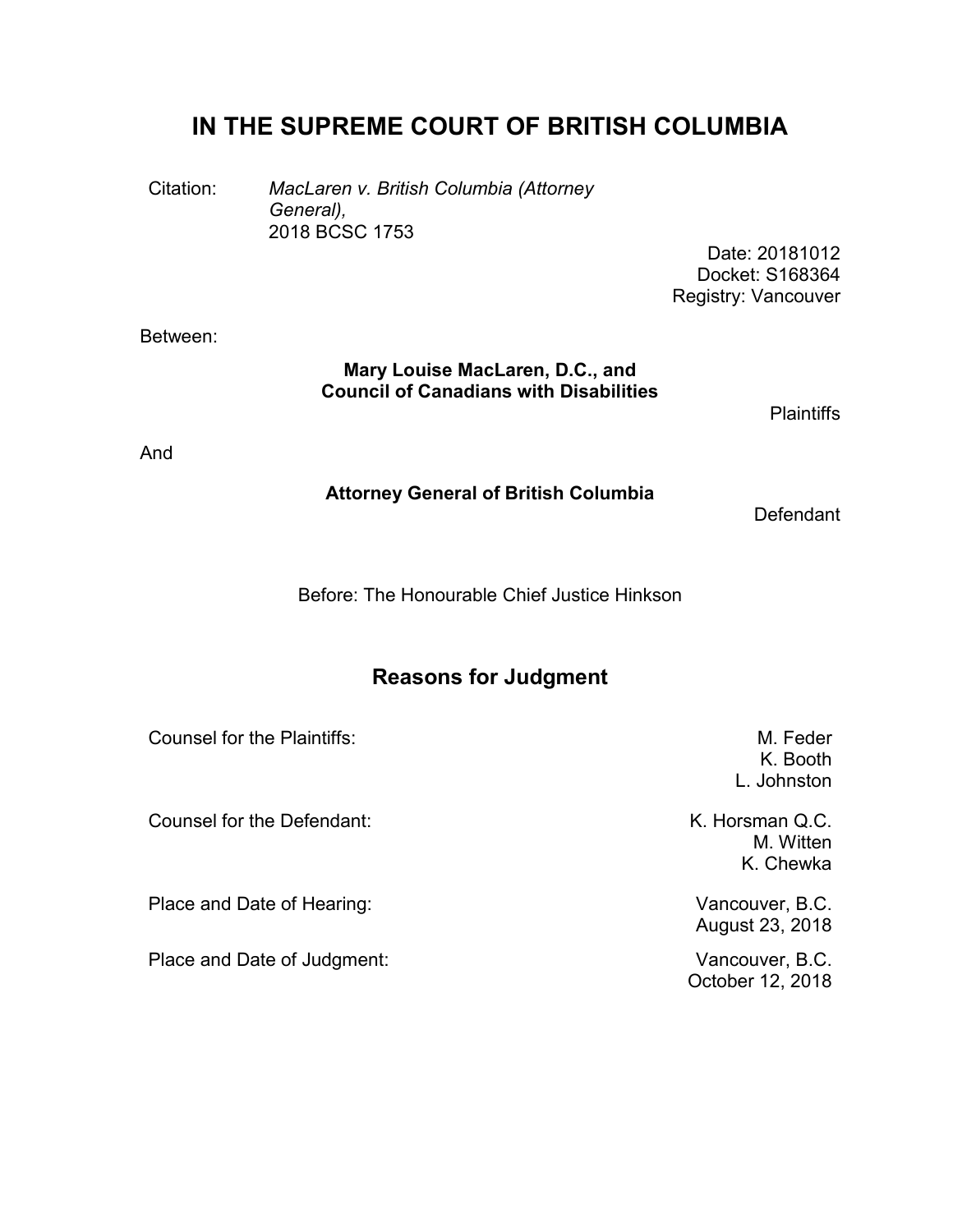[1] The notice of civil claim in this action was filed on September 12, 2016. In it, the plaintiffs seek a declaration that subsection 31(1) of the *Mental Health Act*, R.S.B.C. 1996, c. 288, subsections 2(b) and (c) of the *Health Care (Consent) and Care Facility (Administration Act)*, R.S.B.C. 1996, c. 181, and subsections 11(1)(b) and (c) of the *Representation Agreement Act*, R.S.B.C. 1996, c. 405, (collectively, the "*Three Acts*") violate ss. 7 and 15 of the *Canadian Charter of Rights and Freedoms*, Part I of the *Constitution Act, 1982*, being Schedule B to the *Canada Act 1982* (U.K.), 1982, c. 11 [*Charter*], and are therefore unconstitutional and of no force and effect.

[2] On October 25, 2017, Ms. MacLaren and D.C. filed notices of discontinuance of their claims, leaving the Council of Canadians with Disabilities ("CCD") as the only remaining plaintiff.

[3] The Attorney General of British Columbia ("Attorney") challenges the ability of the CCD to pursue this action on its own, and applies for an order pursuant to Rule 9-7 of the *Supreme Court Civil Rules*, B.C. Reg. 168/2009, and the inherent jurisdiction of the Court dismissing CCD's claim on the basis that it lacks standing to continue the action.

# **I. The Impugned Legislation**

[4] Subsection 31(1) of the *Mental Health Act* provides:

If a patient is detained in a designated facility under section 22, 28, 29, 30 or 42 or is released on leave or is transferred to an approved home under section 37 or 38, treatment authorized by the director is deemed to be given with the consent of the patient.

[5] Subsections 2(b) and (c) of the *Health Care (Consent) and Care Facility (Administration Act)* provide:

### **Application of this Act**

This Act does not apply to

…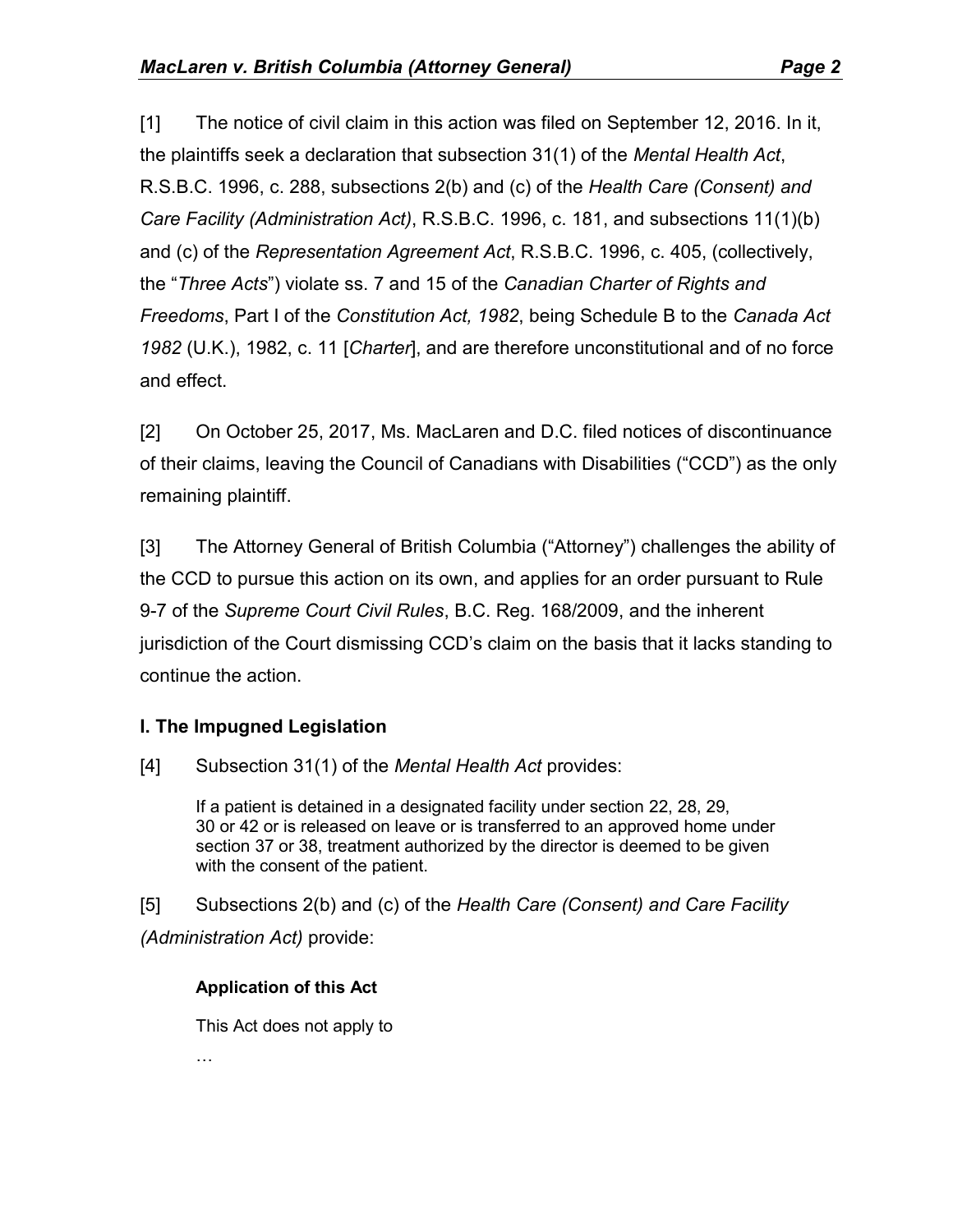- (b) the provision of psychiatric care or treatment to a person detained in or through a designated facility under section 22, 28, 29, 30 or 42 of the *Mental Health Act*,
- (c) the provision of psychiatric care or treatment under the *Mental Health Act* to a person released on leave or transferred to an approved home under section 37 or 38 of the *Mental Health Act* …
- [6] Subsections 11(1)(b) and (c) of the *Representation Agreement Act* provide:

#### **Decisions not permitted**

Despite sections 7 (1) (c) and 9, an adult may not authorize a representative to refuse consent to

- …
- (b) the provision of professional services, care or treatment under the *Mental Health Act* if the adult is detained in a designated facility under section 22, 28, 29, 30 or 42 of that Act, or
- (c) the provision of professional services, care or treatment under the *Mental Health Act* if the adult is released on leave or transferred to an approved home under section 37 or 38 of that Act…

[7] The Attorney asserts that the *Mental Health Act* and the *Mental Health Act Regulation*, B.C. Reg. 233/99, create a legislative scheme that permits the involuntary admission and treatment of persons in provincial mental health facilities if the statutory conditions for admission in s. 22 of the *Mental Health Act* are met.

[8] The CCD summarizes the impugned provisions of the *Three Acts* as permitting physicians to forcibly administer psychiatric treatment to involuntary patients with mental disabilities without their consent or the consent of a substitute or supportive decision-maker:

- a) regardless of whether those patients are actually capable of giving, refusing, or revoking consent at that time, and;
- b) regardless of whether consent can be given, refused, or revoked by and appropriate substitute or supportive decision-maker.

[9] In order for a facility to involuntarily admit an individual for examination and treatment for up to 48 hours, s. 22(1) of the *Mental Health Act* requires that the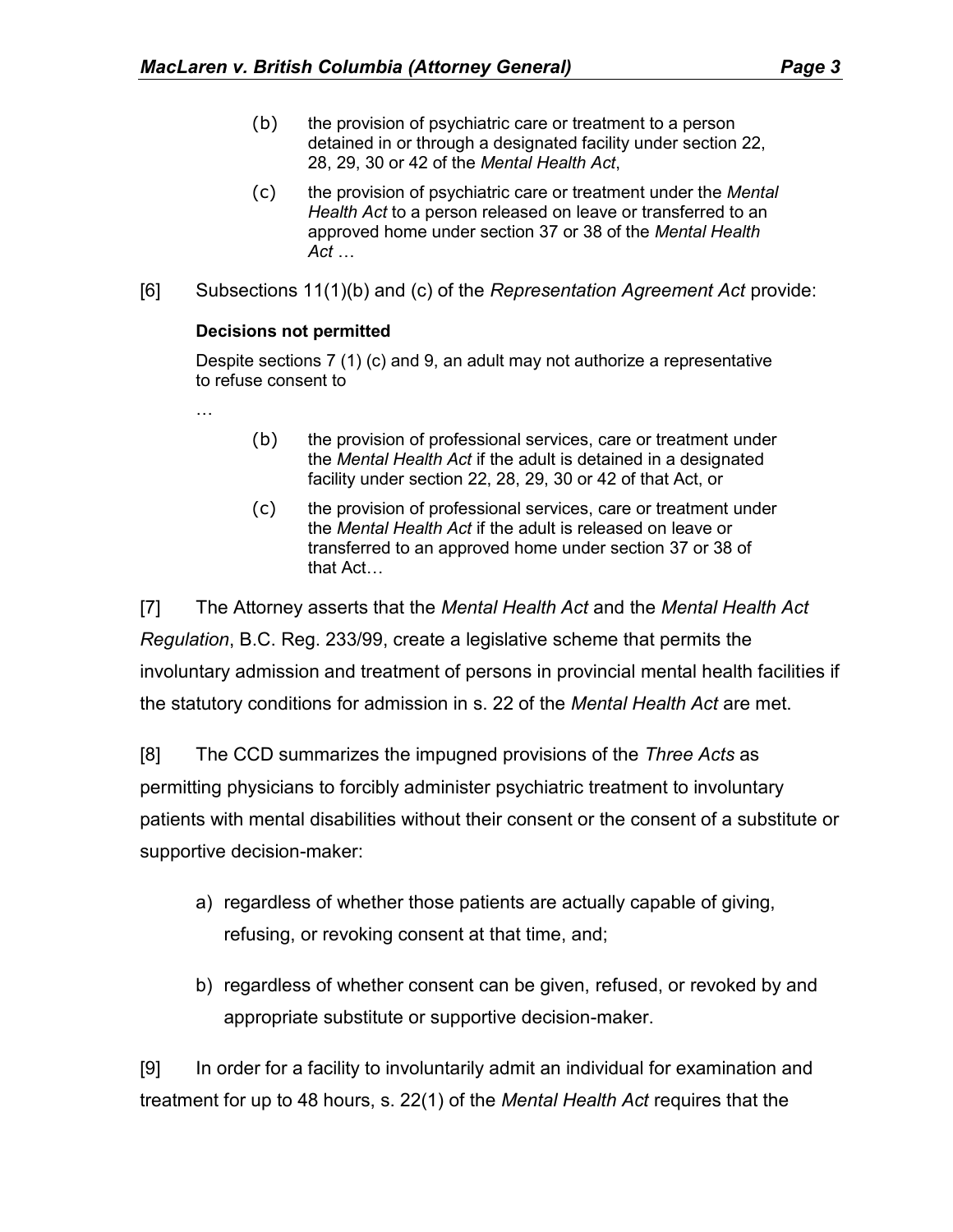director of a designated facility receive a medical certificate completed by a physician. In order to detain and treat a person for more than 48 hours, s. 22(2) of the *Act* requires that the director of a designated facility must also receive a medical certificate from a second physician.

[10] Each certificate must state that a physician has examined the person in issue; is of the opinion that the person has a mental disorder and the reasons for that opinion; that the person requires treatment in or through a designated facility to prevent the person's substantial mental or physical deterioration or for the protection of the person or others; and that the person cannot suitably be admitted as a voluntary patient.

[11] Once an involuntary patient is admitted, the powers and duties of a director of the facility are found in s. 8 of the *Mental Health Act,* which provides, in part:

### A director must ensure

(a) that each patient admitted to the designated facility is provided with professional service, care and treatment appropriate to the patient's condition and appropriate to the function of the designated facility and, for those purposes, a director may sign consent to treatment forms for a patient detained under section 22, 28, 29, 30 or 42 …

[12] Before treatment is provided to an involuntary patient, Form 5 of the *Mental Health Regulation* must be completed by a physician. Form 5 may either be signed or not signed by the patient. If signed, the physician must attest that the patient is "capable of understanding the nature of the authorization" contained in the Form. If not signed by the patient, the physician's signature alone is sufficient if the physician attests that the patient is "incapable of appreciating the nature of treatment and/or his or her need for it, and is therefore incapable of giving consent."

# **II. The Council of Canadians with Disabilities**

[13] The CCD describes itself as a "national human rights organization of people with disabilities working for an inclusive and accessible Canada" and identifies its organizational priorities as:

1) Disability-related supports;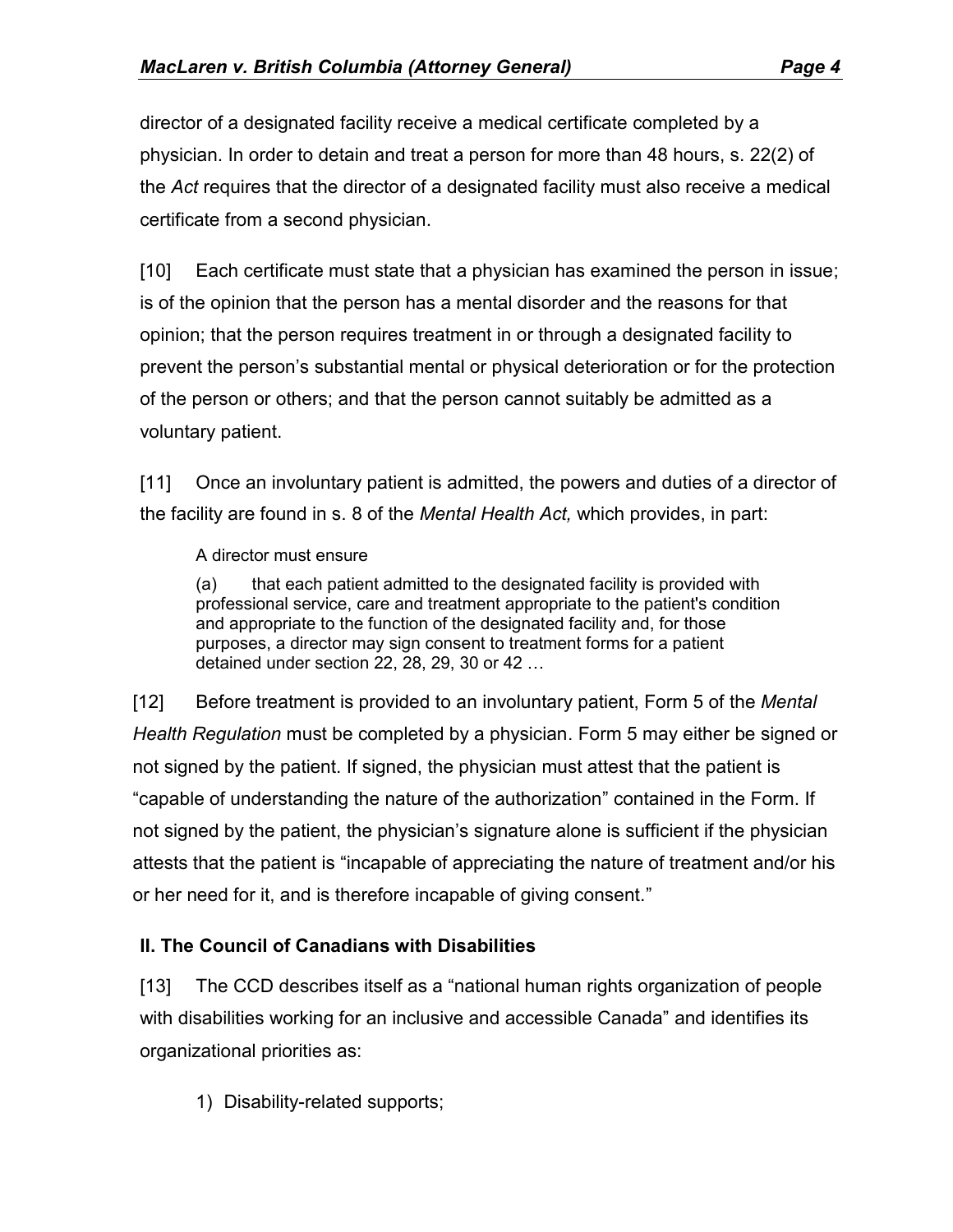- 2) Poverty alleviation;
- 3) Increased employment for persons with disabilities;
- 4) Promotion of human rights;
- 5) Ratification and implementation of the UN Convention on the Rights of Persons with Disabilities ("UN CRPD");
- 6) Technology developed according to the principles of universal design; and
- 7) Air, rail, bus and marine transport that is accessible to persons with all types of disabilities.

[14] Melanie Benard is the Chair of the CCD's Mental Health Committee. In her affidavit sworn August 14, 2018, Ms. Benard deposed that:

6. CCD is a national, not-for-profit organization founded in 1976 by individuals with disabilities to represent and advance the interests of people with disabilities, including people with mental health-related disabilities. Today, CCD has 17 member organizations whose members, together, number in the several hundred thousand.

7. CCD's mandate is to promote the equality, autonomy, and rights of people living with all types of disabilities in Canada. It does this by undertaking law reform, policy development, and rights advancement work on behalf of people with disabilities, including litigation.

8. CCD's work is directed by and for people with disabilities. Through CCD, people with disabilities, via various member organizations, identify and raise issues that affect their equality, autonomy, and rights. CCD then provides the institutional structure and resources needed to undertake work to address those issues on behalf of people with disabilities. This structure is important because people with disabilities are a historically marginalized population. We face barriers that can make it difficult to advocate for ourselves and ensure our interests are represented. CCD's structure is also important because it provides an effective means to pursue disability rights issues that, due to various factors (*e.g.*, their broad significance or the resources required), are better pursued by CCD than by individual member organizations.

9. CCD carries out its work through a board of directors called the National Council of Representatives, which is made up of one representative from each of CCD's 17 member organizations. The National Council of Representatives meets regularly to consider issues raised by the member organizations and to make decisions about the issues and work that CCD will pursue. CCD conducts the majority of its work through committees that have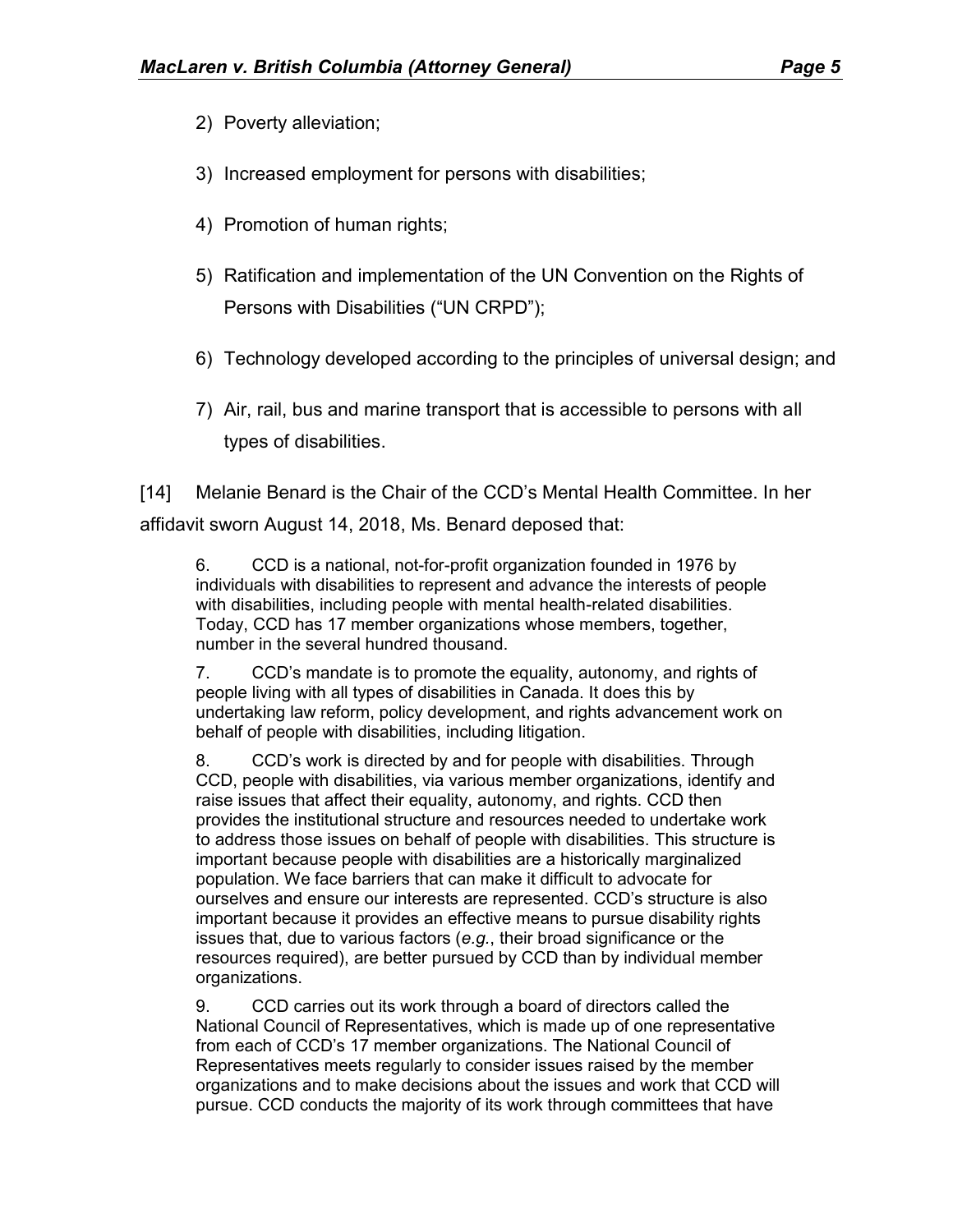specific mandates. For instance, CCD's Mental Health Committee, whose members are all individuals with specific expertise in mental health-related disabilities, is mandated to direct this litigation.

#### **C. CCD's Member Organizations**

10. CCD's member organizations are all national or provincial organizations that have a specific focus on promoting and improving the lives and rights of persons living with disabilities, including mental disabilities. CCD's member organizations are:

- (a) Alberta Committee of Citizens with Disabilities;
- (b) Disability Alliance BC;
- (c) Citizens with Disabilities Ontario;
- (d) Confédération des Organismes de Personnes Handicapées du Québec;
- (e) Coalition of Persons with Disabilities Newfoundland and Labrador;
- (f) Manitoba League of Persons with Disabilities;
- (g) Nova Scotia League for Equal Opportunities;
- (h) P.E.I. Council of People with Disabilities;
- (i) Saskatchewan Voice of People with Disabilities;
- (j) Northwest Territories Disabilities Council;
- (k) Alliance for Equality of Blind Canadians;
- (I) Canadian Association of the Deaf;
- (m) DisAbled Women's Network-Canada/Réseau d'action des femmes handicapées;
- (n) National Educational Association of Disabled Students;
- (o) National Network for Mental Health;
- (p) People First of Canada; and,
- (q) Thalidomide Victims Association of Canada.
- …

34. CCD also conducts other litigation similar to this litigation. CCD has brought or intervened in over 35 court cases dealing with the rights of people with disabilities, including 24 cases at the Supreme Court of Canada, 27 cases dealing specifically with the equality rights of people with disabilities under both the *Charter* and other human rights legislation, and interventions in 15 cases dealing specifically with ss. 7 and 15(1) of the *Charter*. Attached as Exhibit "A" to this affidavit is a list of all the *Charter* and human rightsrelated cases in which CCD has been involved. The CCD's recent litigation is conducted by specific committees, whose members are all people with lived experience of disabilities, disability rights advocates, legal academics, or practitioners who are recognized for their experience in the fields of disability, equality, and human rights.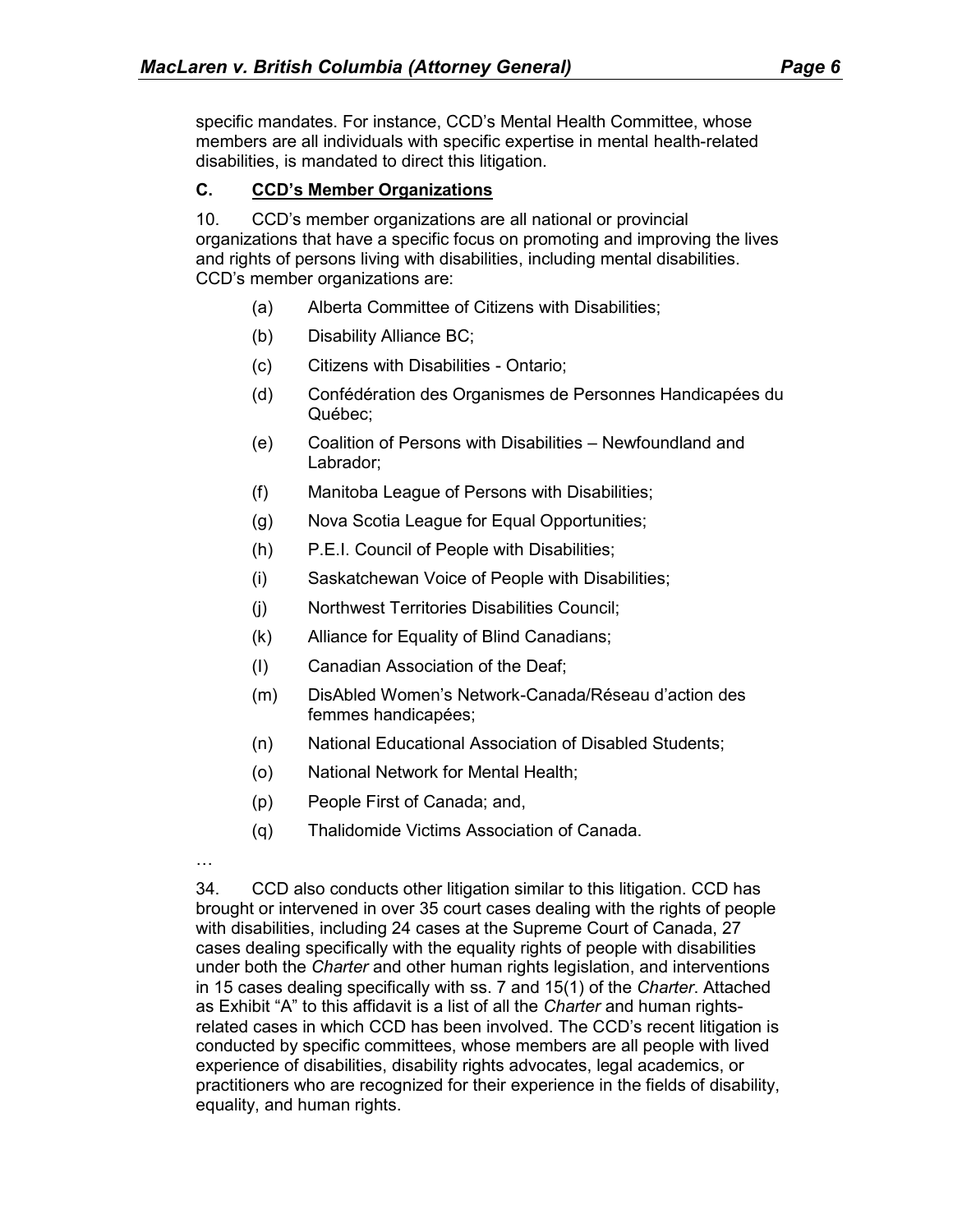35. Some of the cases in which CCD has been involved demonstrate the organization's ability to bring this litigation and its engagement with the specific issues raised in this case:

- (a) CCD was the plaintiff in *Council of Canadians with Disabilities v. VIA Rail Canada Inc*., 2007 SCC 15. In that decision, the Supreme Court of Canada recognized that CCD had been granted permission to intervene before that court on "a number of occasions" relating to human rights and equality issues under the *Charter* (para. 25). Since then, Supreme Court of Canada has granted CCD leave to intervene on 9 further occasions.
- (b) CCD has intervened in landmark cases that advanced the *Charter s.* 15 rights of people with disabilities, including *Auton (Guardian ad litem of) v. British Columbia (Attorney General)*, 2004 SCC 78; *Newfoundland (Treasury Board) v. N.A.P.E*., 2004 SCC 66; *Lovelace v. Ontario*, 2000 SCC 37; *Eldridge v. British Columbia (Attorney General)*, [1997] 3 S.C.R, 624; *Brant County Board of Education v. Eaton* [1997] 1 S.C.R. 241; and *Andrews v. Law Society of British Columbia*, [1989] 1 S.C.R. 143, among others.
- (c) CCD has intervened on the specific issue of the potential for coerced medical treatment of people with disabilities in *Carter v. Canada (Attorney General)*, 2012 SCC 5, aff'g 2013 BCCA 435, both at the Supreme Court of Canada and the B.C. Court of Appeal. This built on CCD's previous work on this issue by way of its intervention in *Rodriguez v. British Columbia (Attorney General)*, [1993] 3 S.C.R. 519.
- (d) CCD intervened in *Battlefords and District Co-operative Ltd v. Gibbs*, [1996] 3 S.C.R. 566 and *Stewart v. Elk Valley Coal Corp.*, 2017 SCC 30, two cases about discrimination against employees with mental disabilities (specifically mental healthrelated and addiction disabilities). CCD addressed the lived experiences of people with mental disabilities, including the discrimination and stigma they face.
- (e) CCD intervened in *R. v. D.A.I.*, 2012 SCC 5, a case which considered the capacity of adults with mental disabilities to testify and, more specifically, a requirement that they explain the nature of the obligation to tell the truth before being considered competent to testify. CCD argued against limiting the ability of people with intellectual disabilities to testify in court, addressing the effects such limitations would have on the reporting and prosecution of offences against people with mental disabilities. CCD spoke to the reality of discrimination against people with disabilities and the courts' duty to facilitate the participation with mental disabilities in the judicial process in order to ensure equality before the law.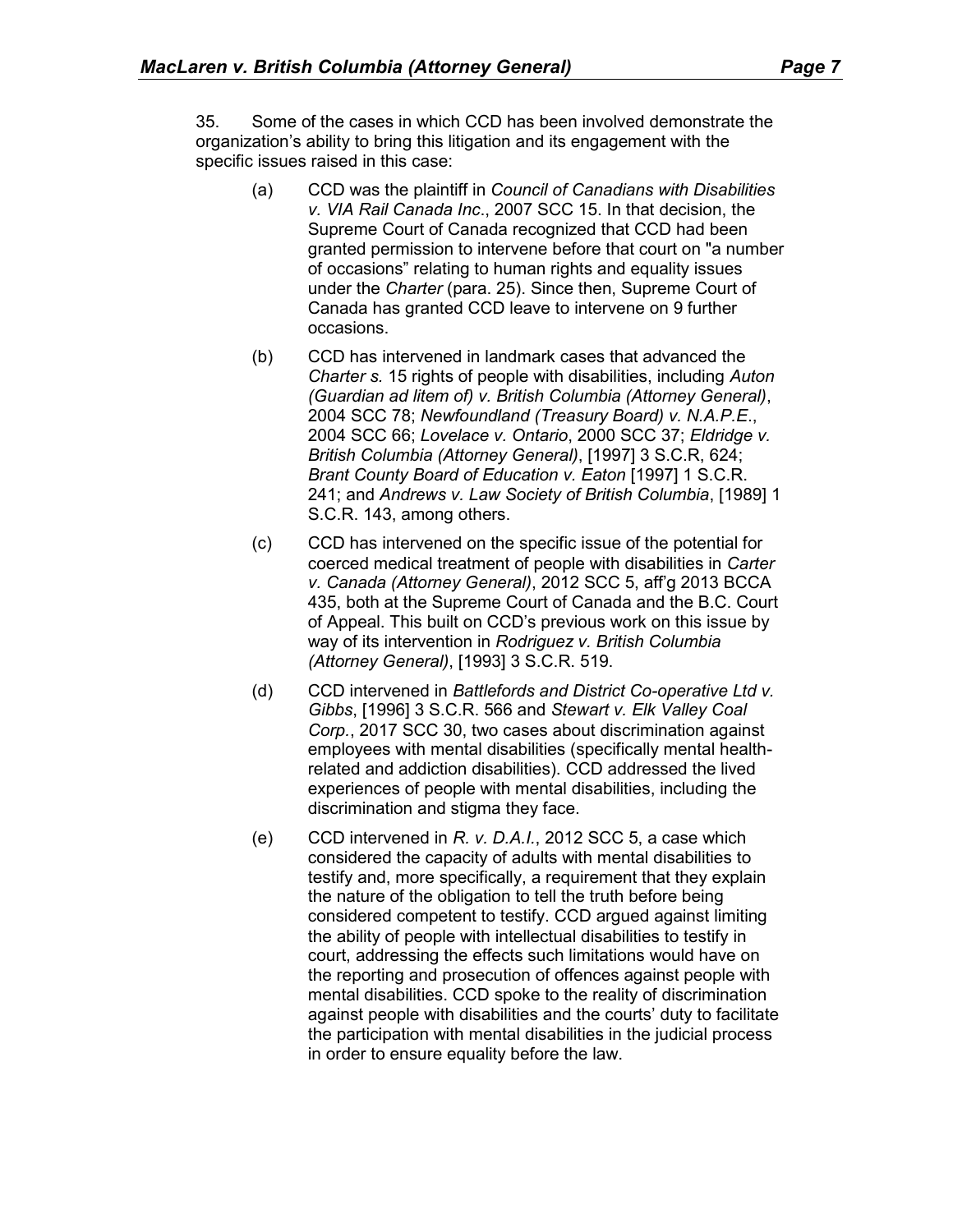[15] In fact, of the 35 cases referred to at paras. 34–35 of Ms. Benard's affidavit, the CCD conducted only one of those cases as a party. Its involvement in the other 34 cases was as an intervenor only.

### **III. The CCD's Position**

- [16] In its amended notice of civil claim, the CCD pleaded that:
	- 1. This claim challenges the constitutionality of British Columbia's mental health legislation, which deprives all involuntary patients — including patients living in the community and those actually detained — of the right to give, refuse, or revoke consent to psychiatric treatment, regardless of those patients' actual capability to do so. British Columbia's legislation allows capable adults to be forcibly administered psychiatric treatment, including psychotropic medication or electroconvulsive therapy, against their will. The legislation further deprives those adults of the right to have psychiatric treatment decisions made by a substitute decision maker, such as a representative, friend, or family member. Involuntary patients are deprived of the health care consent rights and protections enjoyed by others in society. Most fundamentally, they are deprived of the right to control what is done to their own bodies.
	- …
	- 5. In British Columbia, every adult is presumed to be capable of giving, refusing, or revoking consent to health care: *Health Care (Consent) and Care Facility (Admission) Act*, section 3; *Representation Agreement Act*, section 3.
	- 6. Health care providers must not provide health care without obtaining the adult's consent, subject to certain exceptions: *Health Care (Consent) and Care Facility (Admission) Act*, section 5.
	- 7. When a patient is found incapable of giving, refusing, or revoking consent to health care, health care providers must seek consent to provide health care from a Substitute Decision Maker: *Health Care (Consent) and Care Facility (Admission) Act*, sections 11 and 16.
	- 8. By way of a representation agreement made pursuant to the *Representation Agreement Act*, an adult may appoint an authorized representative to support the adult with health care decisions or make health care decisions on her or his behalf in the event that she or he is found incapable. The Supreme Court of British Columbia may appoint a personal guardian to make health care decisions on an adult's behalf pursuant to the *Patients Property Act*.
	- 9. Health care providers must choose a temporary substitute decision maker to make a health care decision for an adult found incapable who does not have an authorized representative or personal guardian. If no family member or friend is available and qualified to act as a temporary substitute decision maker, an employee of the Public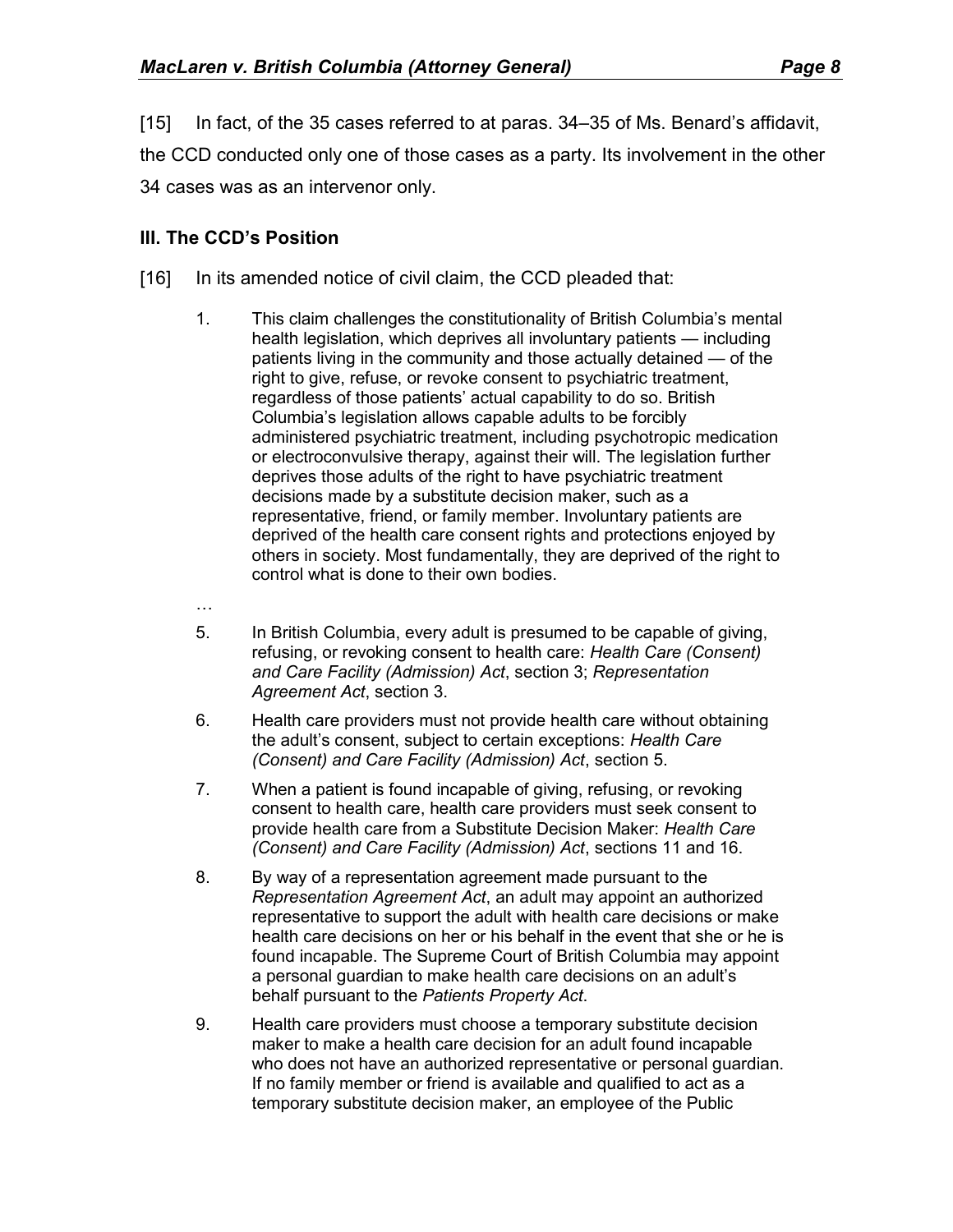Guardian and Trustee must make the health care decision: *Health Care (Consent) and Care Facility (Admission) Act*, section 16.

- [17] In Ms. Benard's affidavit, she deposed that:
	- 23. Attempts to create artificial distinctions between the discrimination experienced by people with mental health-related disabilities as compared to people with other types of disabilities or "disability issues" more generally denies the shared discrimination and marginalization that all people with disabilities face. People with all types of disabilities, including mental disabilities, share experiences of discrimination and marginalization. While individuals' experiences may vary depending on the specific context, type of disability, personal characteristics (such as gender or race), and numerous other factors, it is inaccurate to suggest that people with different types of disabilities have nothing in common, or that they can or should be artificially distinguished.
	- …
	- 27. … CCD's position is that the Impugned Provisions are a constructed barrier that precludes people with a specific type of disability—mental disability—from participating in meaningful treatment and recovery decisions. Involuntary patients are deprived of this right without regard to their actual capacity to make decisions or to the availability of substitute or supported decision-making mechanisms. This is done in a way that is not necessarily experienced by people with other types of disabilities or by people without disabilities. Artificial distinctions between "disability issues" and "mental disability issues" further perpetuate the stereotypes and discrimination faced by people with mental disabilities. As a cross-disability organization, CCD has a unique perspective relevant to the litigation about how the Impugned Provisions result in discrimination between people with and without disabilities, but also discrimination between people with different types of disabilities, specifically physical versus mental disabilities.
- [18] In its amended notice of civil claim, the CCD goes on to explain that:
	- 22. There are approximately 20,000 involuntary admissions under the *Mental Health Act* each year in British Columbia and in all cases the Involuntary Patient is vulnerable to Forced Psychiatric Treatment.
	- 23. The constitutional validity of Forced Psychiatric Treatment administered through the deemed consent model of the Impugned Provisions is an issue that is relevant to all residents of British Columbia.
	- …
	- 25. Involuntary Patients face numerous barriers to accessing the court system, including barriers inherent to ongoing detention, lack of access to counsel, lack of control over their personal and financial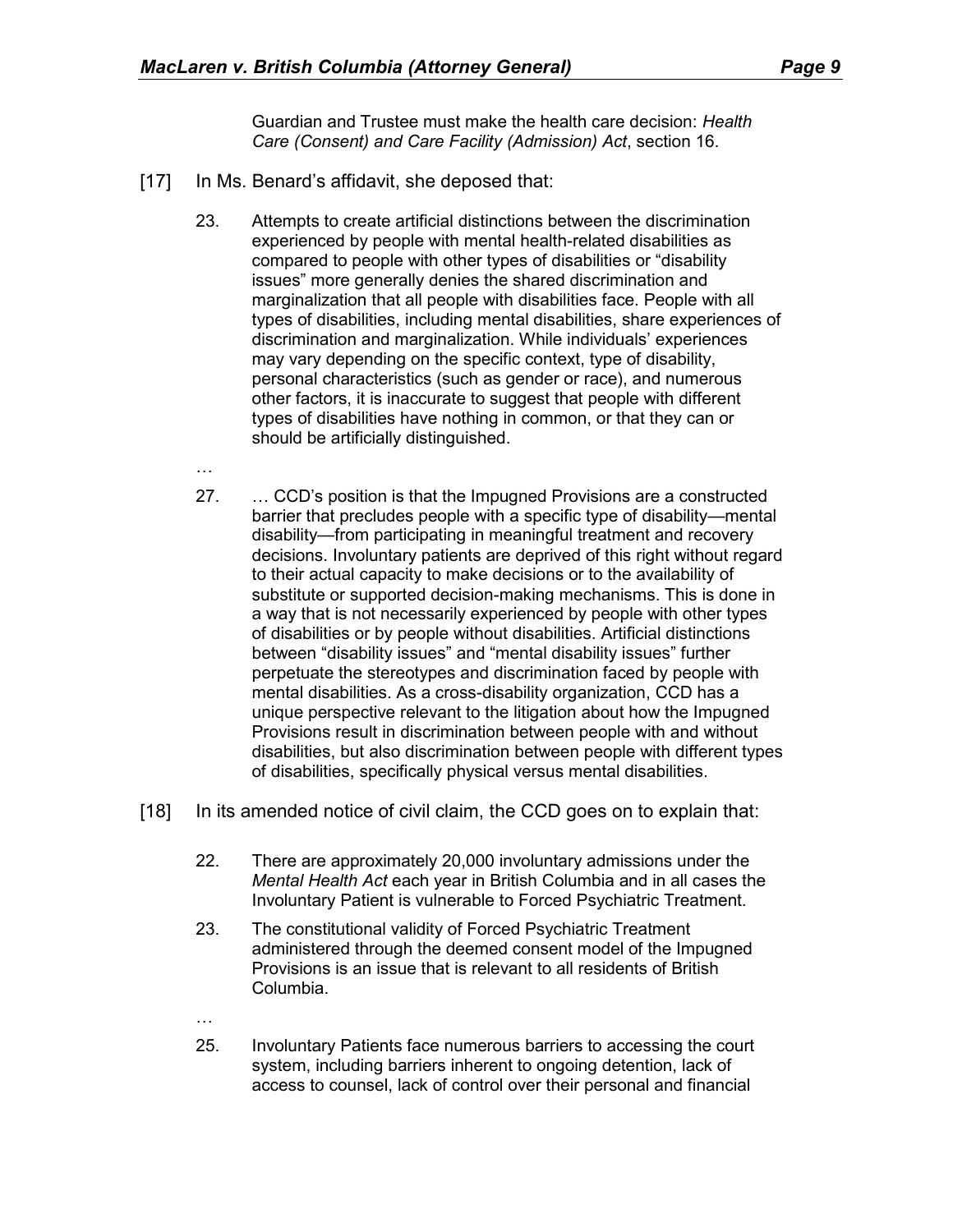affairs, side-effects of Forced Psychiatric Treatment, and mental health conditions that can improve and deteriorate over time.

- 26. Involuntary Patients fear that asserting their health care rights through litigation could impair ongoing relationships with their health care providers, including treating physicians or mental health treatment teams, which could negatively impact their ability to access health care.
- 27. Involuntary Patients fear that sensitive and confidential medical information disclosed in litigation could become publically available through the course of a high profile constitutional challenge. The prejudice and stigma associated with mental health diagnoses, *Mental Health Act* detention, and Forced Psychiatric Treatment could be detrimental to Involuntary Patients, for example, by impairing future employment opportunities.
- …
- 29. The claim raises a comprehensive and systemic challenge to the Impugned Provisions of three inter-related statues, not all of which would necessarily be engaged by a challenge raised by an individual Involuntary Patient.

## **IV. Legal Principles and Authorities**

[19] The Attorney contends, and I accept, that if the CCD lacks standing to advance the claim it asserts, the preservation of judicial resources will benefit from the early resolution of the issue of standing in order to avoid what the parties have estimated will be a four week trial.

[20] The two bases upon which standing can be established are first, a direct or private interest, and second, a public interest. With the departure of the two personal plaintiffs from this action, the CCD advances only a public interest basis for its asserted standing.

[21] In *Canada (Minister of Justice) v. Borowski*, [1981] 2 S.C.R. 575 [*Borowski*], the Supreme Court of Canada granted public interest standing to an individual antiabortion activist who sought a declaration under the *Canadian Bill of Rights*, S.C. 1960, c. 44, that sections of the *Criminal Code*, R.S.C. 1985, c. C-46, permitting therapeutic abortion, were invalid and inoperative.

[22] Later, in *Finlay v. Canada (Minister of Finance)*, [1986] 2 S.C.R. 607 [*Finlay*], the Supreme Court of Canada extended the discretion to grant public interest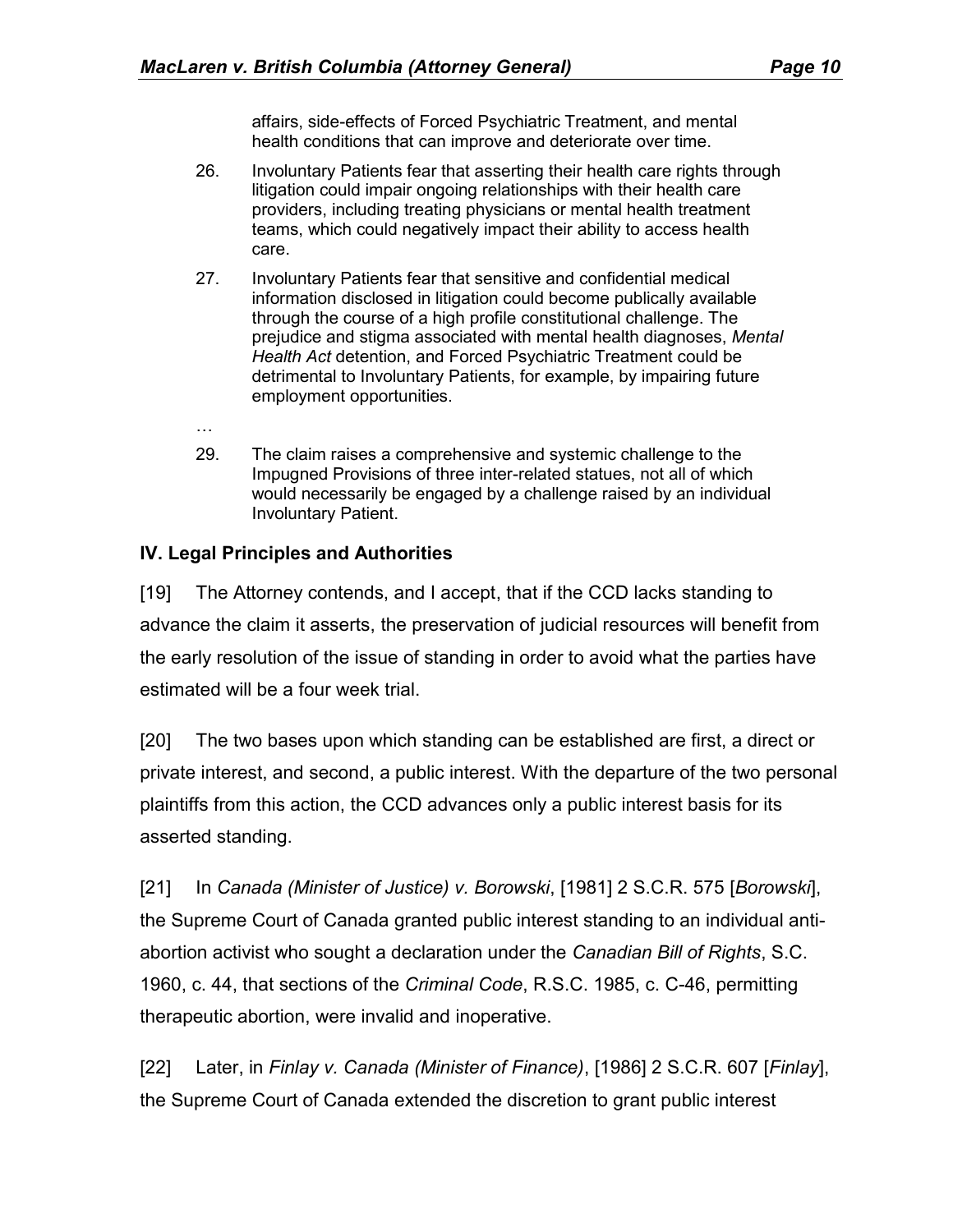standing to include cases involving a challenge to the exercise of administrative authority. In this case at p. 616, Mr. Justice Le Dain outlined the judicial concerns underlying the expansion of public interest standing as:

[C]oncern about the allocation of scarce judicial resources and the need to screen out the mere busybody; the concern that in the determination of issues the courts should have the benefit of the contending points of view of those most directly affected by them; and the concern about the proper role of the courts and their constitutional relationship to the other branches of government.

[23] The principles to be considered in the exercise of discretion to grant public interest standing were revisited by the Supreme Court of Canada in *Canadian Council of Churches v. Canada (Minister of Employment and Immigration)*, [1992] 1 S.C.R. 236 [*Canadian Council of Churches*]. In that case, Mr. Justice Cory remarked at p. 252 that the principles that had been set out by the Court need not and should not be expanded. Cory J. then rearticulated the test from *Borowski* for public interest standing at p. 253 as follows:

[C]onsideration must be given to three aspects. First, is there a serious issue raised as to the invalidity of legislation in question? Second, has it been established that the plaintiff is directly affected by the legislation or if not does the plaintiff have a genuine interest in its validity? Third, is there another reasonable and effective way to bring the issue before the court?

[24] At p. 252 Cory J. commented:

The increasing recognition of the importance of public rights in our society confirms the need to extend the right to standing from the private law tradition which limited party status to those who possessed a private interest. In addition some extension of standing beyond the traditional parties accords with the provisions of the *Constitution Act*, *1982*. However, I would stress that the recognition of the need to grant public interest standing in some circumstances does not amount to a blanket approval to grant standing to all who wish to litigate an issue. It is essential that a balance be struck between ensuring access to the courts and preserving judicial resources. It would be disastrous if the courts were allowed to become hopelessly overburdened as a result of the unnecessary proliferation of marginal or redundant suits brought by a [*sic*] well-meaning organizations pursuing their own particular cases certain in the knowledge that their cause is all important. It would be detrimental, if not devastating, to our system of justice and unfair to private litigants.

The whole purpose of granting status is to prevent the immunization of legislation or public acts from any challenge. The granting of public interest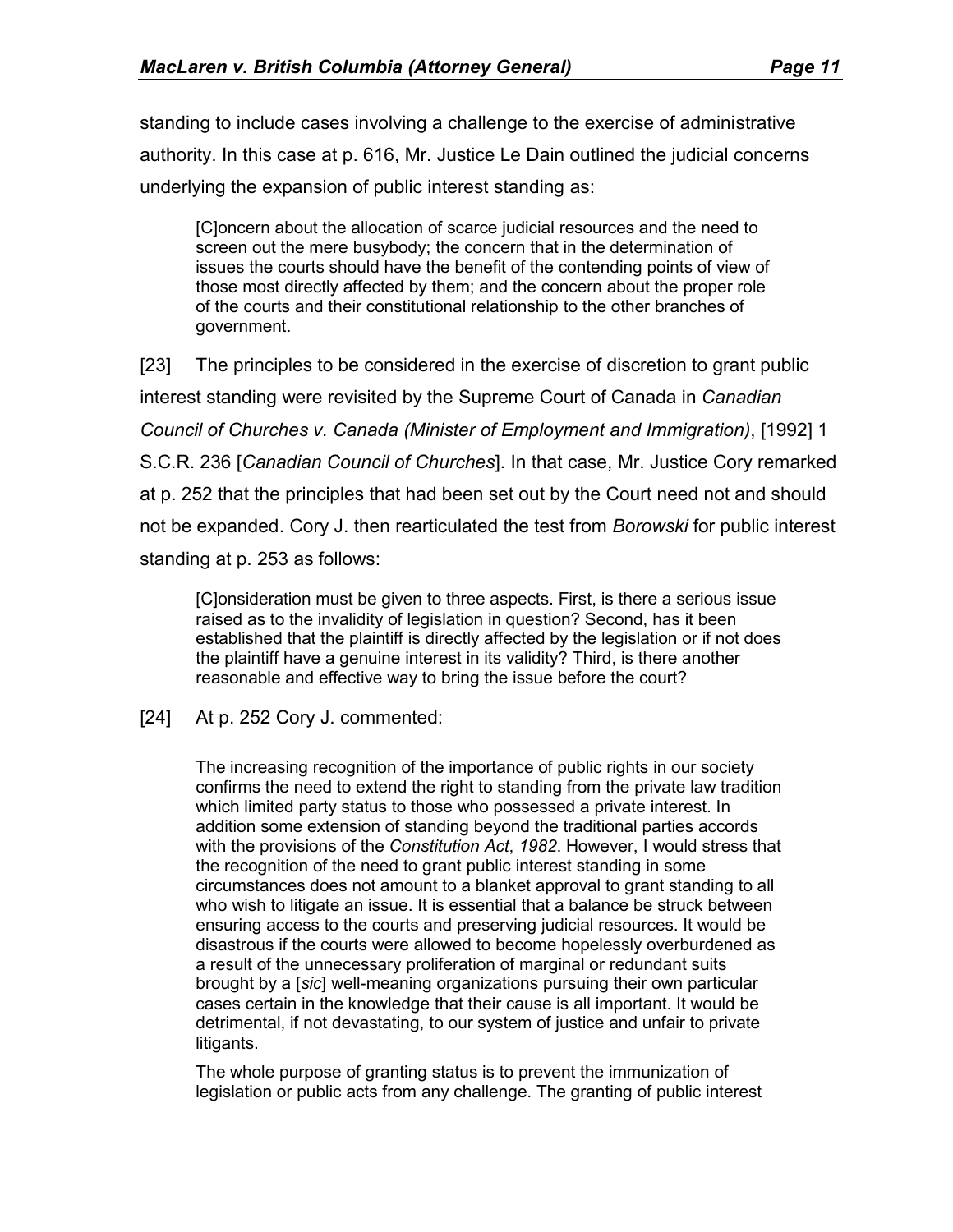standing is not required when, on a balance of probabilities, it can be shown that the measure will be subject to attack by a private litigant. The principles for granting public standing set forth by this Court need not and should not be expanded. The decision whether to grant status is a discretionary one with all that designation implies. Thus undeserving applications may be refused. Nonetheless, when exercising the discretion the applicable principles should be interpreted in a liberal and generous manner.

[25] The matter of public interest standing was again considered by the Supreme Court of Canada in *Canada (Attorney General) v. Downtown Eastside Sex Workers United Against Violence Society*, 2012 SCC 45 [*Downtown Eastside*]. In that case, at para. 20, Mr. Justice Cromwell said that the test to be applied when a court considers whether to grant public interest standing requires that the three elements identified in *Borowski* must be weighed cumulatively in the exercise of judicial discretion, but that none of the factors, and especially the third one should be treated as a hard and fast requirement or a free-standing independent test.

[26] At paras. 39–44, Cromwell J. refined how the three *Borowski* factors are applied. With respect to the first factor, Cromwell J. commented at paras. 39, 40, and 42 that:

39 The Serious Justiciable Issue] factor relates to two of the concerns underlying the traditional restrictions on standing. In *Finlay*, Le Dain J. linked the justiciability of an issue to the "concern about the proper role of the courts and their constitutional relationship to the other branches of government" and the seriousness of the issue to the concern about allocation of scarce judicial resources (p. 631); see also L'Heureux-Dubé J., in dissent, in *Hy and Zel's*, at pp. 702-3.

40 By insisting on the existence of a justiciable issue, courts ensure that their exercise of discretion with respect to standing is consistent with the court staying within the bounds of its proper constitutional role (*Finlay*, at p. 632). Le Dain J. in *Finlay* referred to *Operation Dismantle Inc. v. The Queen*, [1985] 1 S.C.R. 441, and wrote that "where there is an issue which is appropriate for judicial determination the courts should not decline to determine it on the ground that because of its policy context or implications it is better left for review and determination by the legislative or executive branches of government": pp. 632-33; see also L. Sossin, "The Justice of Access: Who Should Have Standing to Challenge the Constitutional Adequacy of Legal Aid?" (2007), 40 *U.B.C. L. Rev.* 727, at pp. 733-34; Sossin, *Boundaries of Judicial Review: The Law of Justiciability in Canada*, at p. 27.

…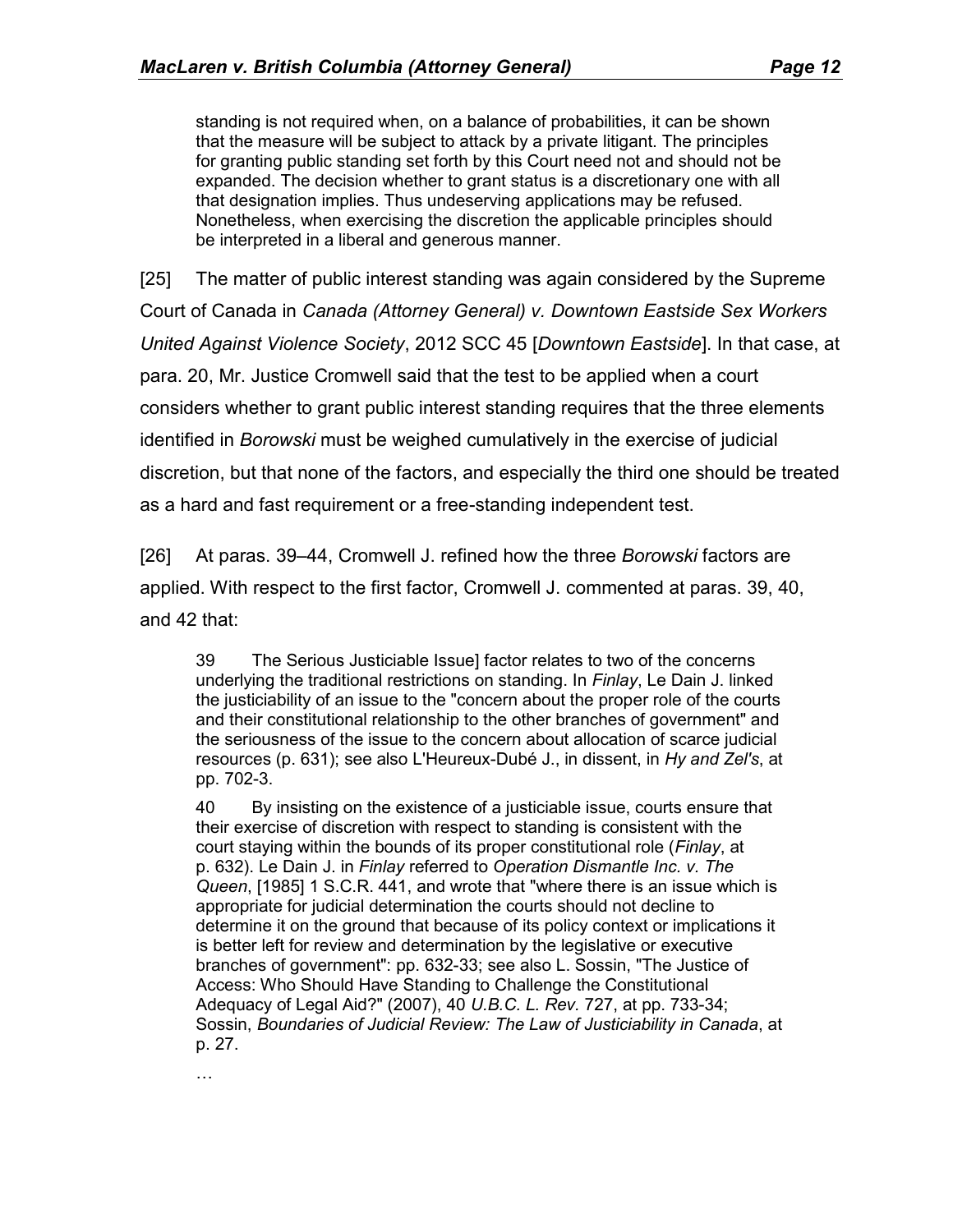42 To constitute a "serious issue", the question raised must be a "substantial constitutional issue" (*McNeil*, at p. 268) or an "important one" (*Borowski*, at p. 589). The claim must be "far from frivolous" (*Finlay*, at p. 633), although courts should not examine the merits of the case in other than a preliminary manner. For example, in *Hy and Zel's*, Major J. applied the standard of whether the claim was so unlikely to succeed that its result would be seen as a "foregone conclusion" (p. 690). He reached this position in spite of the fact that the Court had seven years earlier decided that the same Act was constitutional: *R. v. Edwards Books and Art Ltd.*, [1986] 2 S.C.R. 713. Major J. held that he was "prepared to assume that the numerous amendments have sufficiently altered the Act in the seven years since *Edwards Books* so that the Act's validity is no longer a foregone conclusion" (*Hy and Zel's*, at p. 690). In *Canadian Council of Churches*, the Court had many reservations about the nature of the proposed action, but in the end accepted that "some aspects of the statement of claim could be said to raise a serious issue as to the validity of the legislation" (p. 254). Once it becomes clear that the statement of claim reveals at least one serious issue, it will usually not be necessary to minutely examine every pleaded claim for the purpose of the standing question.

[27] At para. 41, Cromwell J. emphasized that concerns over scarce judicial resources and overburdening the courts must be "assessed practically in light of the particular circumstances rather than abstractly and hypothetically" and that other means of guarding against such concerns ought to be considered.

[28] At para. 43, Cromwell J. commented that the second *Borowski* factor is concerned with whether the plaintiff has a real stake in the proceedings or is engaged with the issues they raise. He pointed out that in *Borowski,* the Court found that the plaintiff had a genuine interest in challenging the exculpatory provisions regarding abortion, and that in *Finlay*, for example, although in the Court's view the plaintiff did not have standing as of right, he nonetheless had a direct, personal interest in the issues he sought to raise. As a citizen and taxpayer, he was a concerned he had sought unsuccessfully to have the issue determined by other means.

[29] In Hy and Zel's Inc. v. Ontario (Attorney General); Paul Magder Furs Ltd. v. *Ontario (Attorney General)*, [1993] 3 S.C.R. 675, at p. 692, Mr. Justice Major noted that the third *Borowski* factor lies at the "heart of the discretion" to grant public interest standing. While legislation cannot be immunized from review, if there are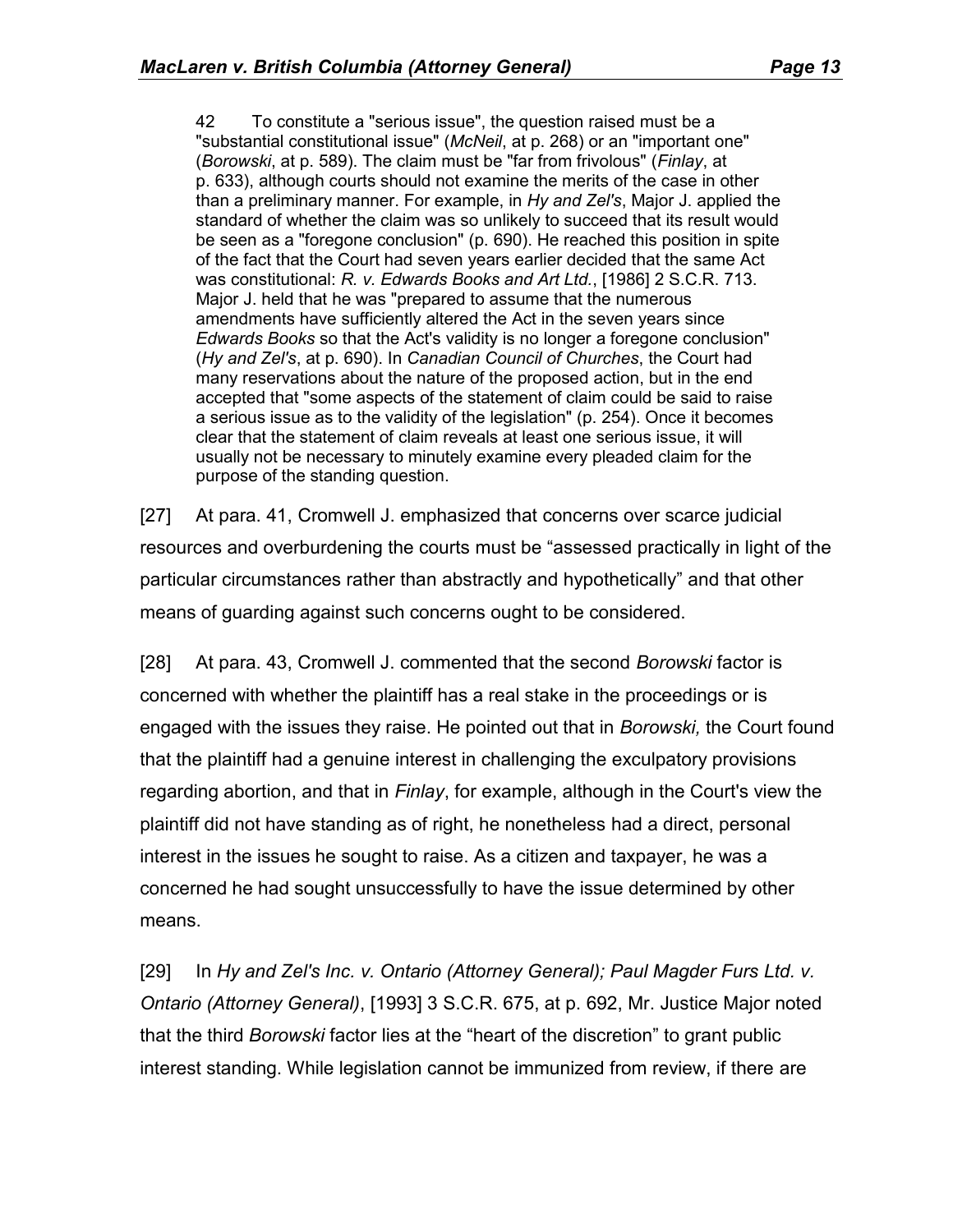other means to bring the matter before the court, scarce judicial resources may be put to better use.

[30] At para. 44 in *Downtown Eastside*, Cromwell J. provided the following clarification on how to approach the third *Borowski* factor:

44 [The Reasonable and Effective Means of Bringing the Issue before the Court] factor has often been expressed as a strict requirement. For example, in *Borowski*, the majority of the Court stated that the person seeking discretionary standing has "to show ... that there is no other reasonable and effective manner in which the issue may be brought before the Court" (p. 598 (emphasis added)); see also *Finlay*, at p. 626; *Hy and Zel's*, at p. 690. However, this consideration has not always been expressed and rarely applied so restrictively. My view is that we should now make clear that it is one of the three factors which must be assessed and weighed in the exercise of judicial discretion. It would be better, in my respectful view, to refer to this third factor as requiring consideration of whether the proposed suit is, in all of the circumstances, and in light of a number of considerations I will address shortly, a reasonable and effective means to bring the challenge to court. This approach to the third factor better reflects the flexible, discretionary and purposive approach to public interest standing that underpins all of the Court's decisions in this area.

[31] When approaching the third factor from *Borowski*, Cromwell J. gave several examples of the "types of interrelated matters that courts may find useful to take into account" at para. 51:

- The court should consider the plaintiff's capacity to bring forward a claim. In doing so, it should examine amongst other things, the plaintiff's resources, expertise and whether the issue will be presented in a sufficiently concrete and well-developed factual setting
- The court should consider whether the case is of public interest in the sense that it transcends the interests of those most directly affected by the challenged law or action. Courts should take into account that one of the ideas which animates public interest litigation is that it may provide access to justice for disadvantaged persons in society whose legal rights are affected. Of course, this should not be equated with a licence to grant standing to whoever decides to set themselves up as the representative of the poor or marginalized.
- The court should turn its mind to whether there are realistic alternative means which would favour a more efficient and effective use of judicial resources and would present a context more suitable for adversarial determination. Courts should take a practical and pragmatic approach. The existence of other potential plaintiffs, particularly those who would have standing as of right, is relevant, but the practical prospects of their bringing the matter to court at all or by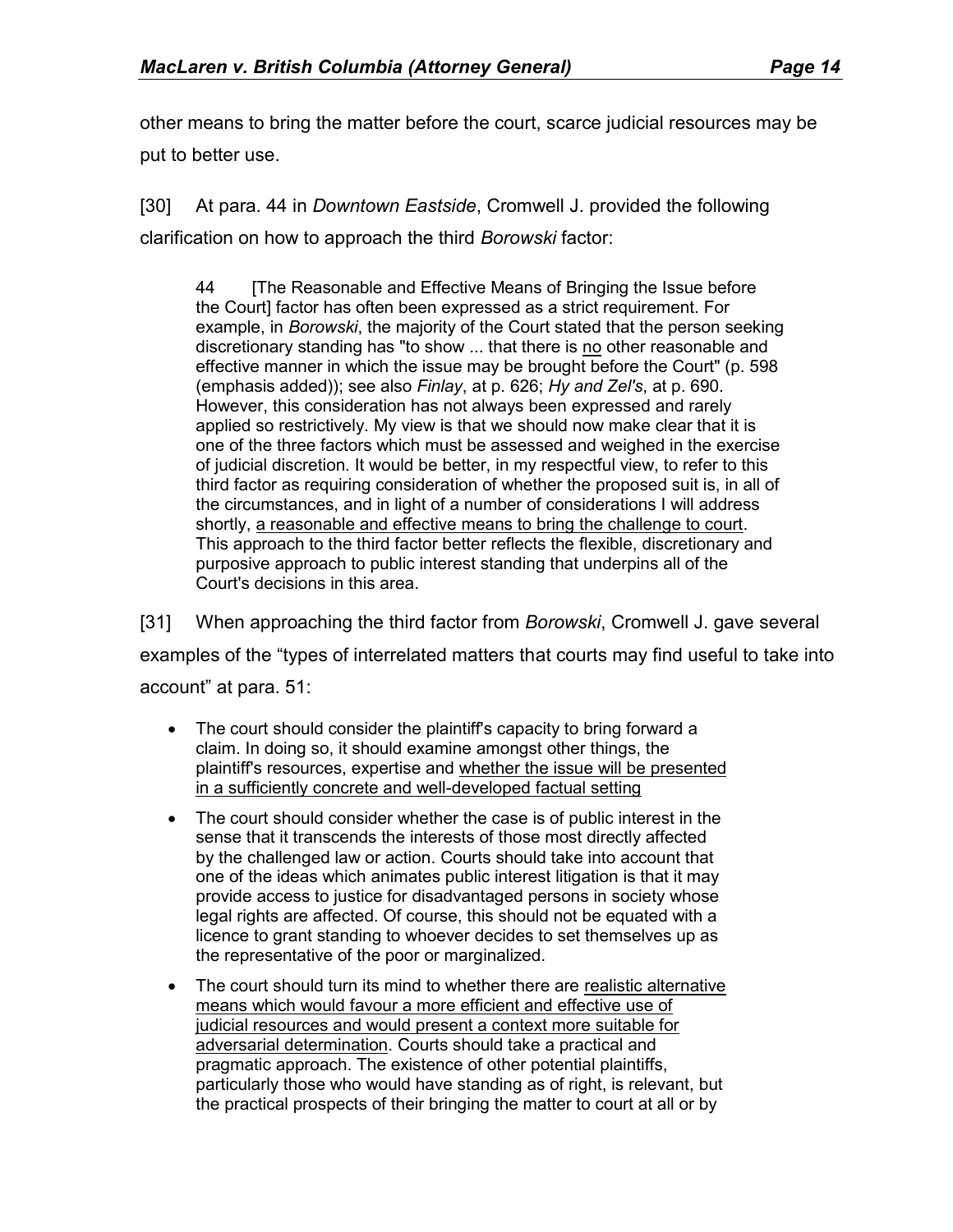equally or more reasonable and effective means should be considered in light of the practical realities, not theoretical possibilities. Where there are other actual plaintiffs in the sense that other proceedings in relation to the matter are under way, the court should assess from a practical perspective what, if anything, is to be gained by having parallel proceedings and whether the other proceedings will resolve the issues in an equally or more reasonable and effective manner. In doing so, the court should consider not only the particular legal issues or issues raised, but whether the plaintiff brings any particularly useful or distinctive perspective to the resolution of those issues. As, for example, in *McNeil*, even where there may be persons with a more direct interest in the issue, the plaintiff may have a distinctive and important interest different from them and this may support granting discretionary standing.

The potential impact of the proceedings on the rights of others who are equally or more directly affected should be taken into account. Indeed, courts should pay special attention where private and public interests may come into conflict. As was noted in *Danson v. Ontario (Attorney General)*, [1990] 2 S.C.R. 1086, at p. 1093, the court should consider, for example, whether "the failure of a diffuse challenge could prejudice subsequent challenges to the impugned rules by parties with specific and factually established complaints". The converse is also true. If those with a more direct and personal stake in the matter have deliberately refrained from suing, this may argue against exercising discretion in favour of standing.

[Emphasis added.]

### **V. Discussion**

#### **1. Serious Justiciable Issue**

[32] The Attorney contends that the amended notice of civil claim offers no particulars of any alleged individual breach of any *Charter* rights, and thus raises no justiciable issue. The Attorney contends that the CCD seeks to advance a systemic challenge to the impugned legislation, inviting the court into a legislative policy debate about the appropriate model of decision-making for involuntary patients.

[33] In support of this position, the Attorney relies on *Canadian Bar Association v. British Columbia*, 2006 BCSC 1342 [*Canadian Bar Association*], aff'd 2008 BCCA 92 [*BCCA Canadian Bar Association*], leave to appeal dismissed [2008] S.C.C.A. No. 185, where Chief Justice Brenner found that the Canadian Bar Association ("CBA") lacked public interest standing to bring an action seeking declarations that the government of British Columbia, the Attorney General of Canada, and the Legal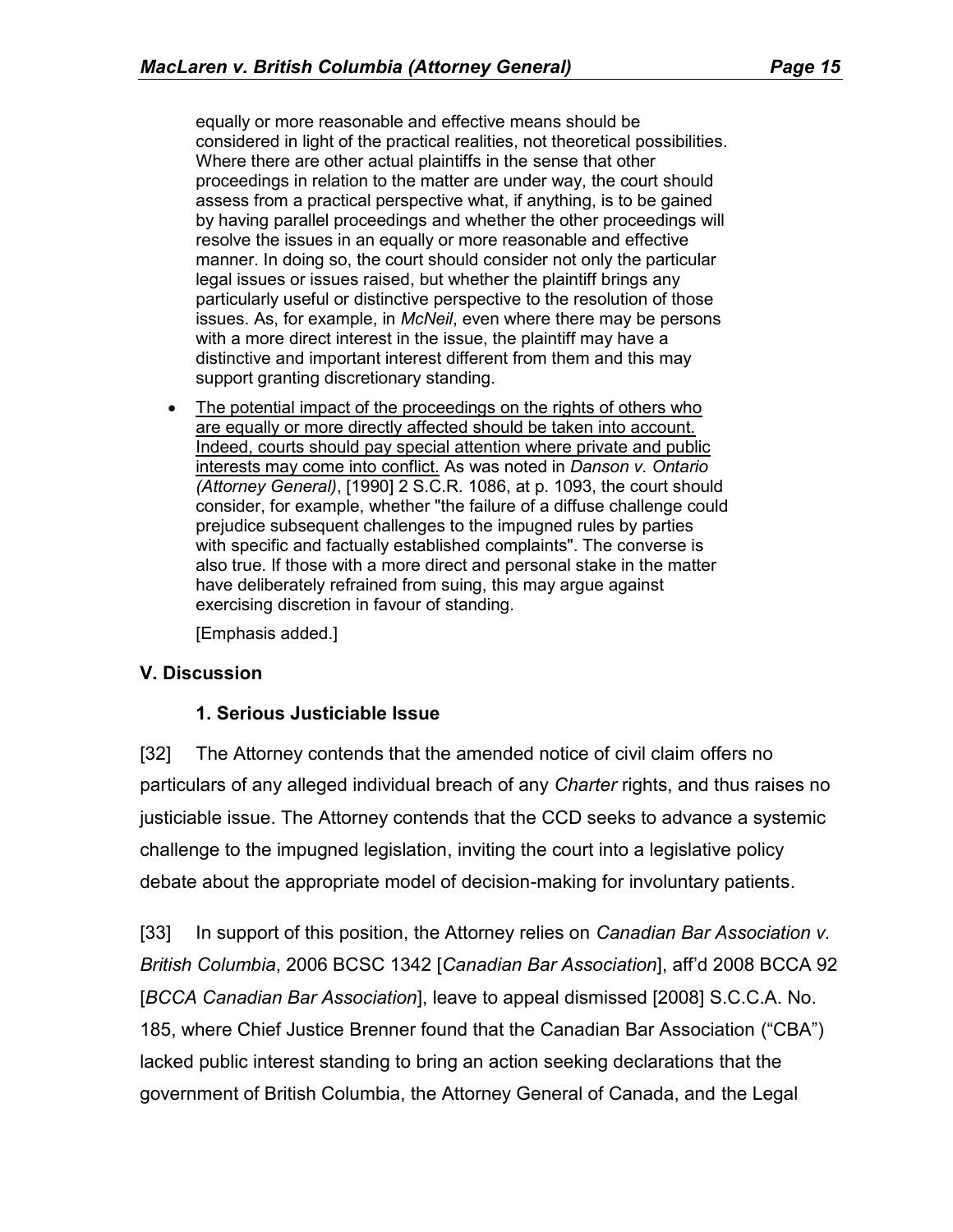Services Society were providing inadequate civil legal aid services in breach of the *Charter* and international human rights provisions guaranteeing meaningful, equal access to justice for all.

[34] Brenner C.J.S.C. held that the CBA failed to meet the serious justiciable issue requirement described in *Borowski* at paras. 54–56 and, at para. 86, wrote:

54 Sopinka, J.'s concerns are apposite here. The court is being asked to "answer a purely abstract question which would in effect sanction a private reference" (*Borowski* (No. 2) at 367). In order for the intended beneficiaries of this action to obtain a meaningful remedy, the CBA asks the court to identify the parameters of a constitutionally valid scheme of civil legal aid. Just as Mr. Borowski was unable to advance a s. 24(1) claim on behalf of a third party, the CBA here has no standing to assert a claim on behalf of an amorphous group of individuals whose *Charter* rights may have been, or in the future may be, breached by the operation (or more accurately the nonoperation) of a public program.

55 In saying this I am mindful of the plaintiff's submission that the court should be "flexible, responsive and purposive" and further, that "if there is a right there is a remedy". The plaintiff says that the court should be guided by the Supreme Court's decision in *Operation Dismantle*. However, in that case no issue was raised as to standing. There were also twenty other activist groups along with the nominate plaintiff. The statement of claim alleged potential violation of the plaintiffs' s. 7 rights. In that case, no issue appears to have been taken with the fact that there were no individual plaintiffs.

56 Also of note is that the individual members of all of the groups in *Operation Dismantle* alleged that their s. 7 rights were at issue; in the case at bar the CBA does not contend that any of its *Charter* rights or its members' *Charter* rights are at issue. As attempted in *Borowski* (No. 2), it is advancing a claim, including a *Charter* claim, on behalf of third parties with whom it stands at arm's length.

…

86 I conclude that the CBA has failed to establish that there is a serious issue as to the invalidity of legislation or as to the invalidity of particular public acts. Further, the CBA has failed to establish that there is no other reasonable or effective manner by which the issue may be brought before the court. I therefore decline to exercise my discretion to grant standing to the CBA in this matter.

[35] The Court of Appeal upheld the finding of a lack of standing determined by Brenner C.J.S.C. Madam Justice Saunders, for the Court, determined at paras. 47– 51: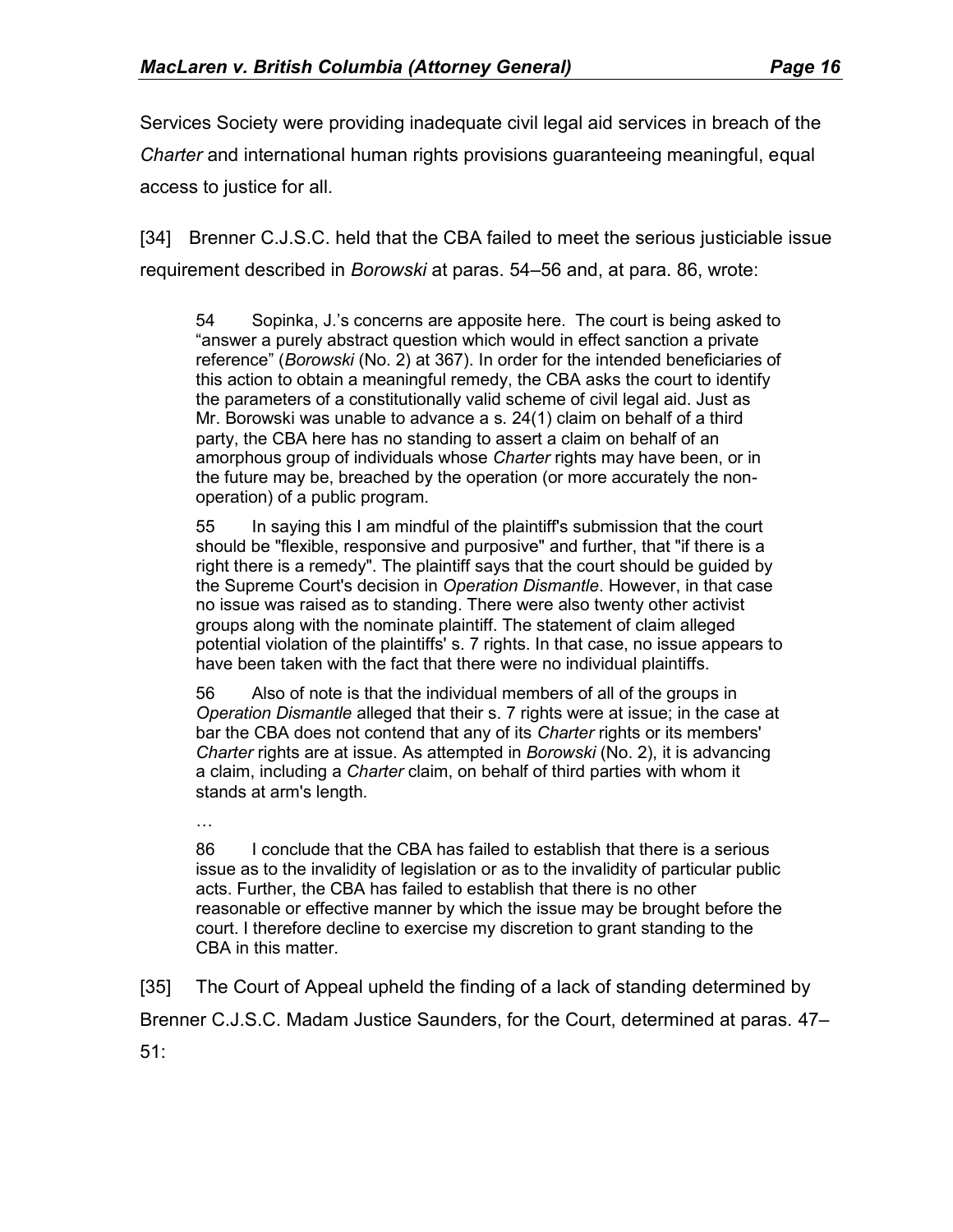47 In my view, the broadly-directed pleadings of a systemic problem violating unwritten constitutional principles do not raise a reasonable claim, and I see no basis upon which to interfere with the Chief Justice's conclusion on this question.

48 Likewise, in my view, the *Charter* challenges fail to raise a reasonable claim. As to s. 7, the matter is answered in *Christie (SCC)*:

[25] Section 10(*b*) does not exclude a finding of a constitutional right to legal assistance in other situations. Section 7 of the *Charter*, for example, has been held to imply a right to counsel as an aspect of procedural fairness where life, liberty and security of the person are affected: see *Dehghani v. Canada (Minister of Employment and Immigration)*, [1993] 1 S.C.R. 1053, at p. 1077; *New Brunswick (Minister of Health and Community Services) v. G.(J.)*, [1999] 3 S.C.R. 46. But this does not support a general right to legal assistance whenever a matter of rights and obligations is before a court or tribunal. Thus in *New Brunswick*, the Court was at pains to state that the right to counsel outside of the s. 10(*b*) context is a case-specific multi-factored enquiry (see para. 86).

49 In other words, a s. 7 *Charter* challenge in respect to legal services must be brought in the context of specific facts of an individual's case because not every legal proceeding affecting a person's rights requires counsel. For example, in *New Brunswick (Minister of Health and Community Services) v. G.(J.)*, [1999] 3 S.C.R. 46, Lamer C.J., writing for the majority, said:

[86] I would like to make it clear that the right to a fair hearing will not always require an individual to be represented by counsel when a decision is made affecting that individual's right to life, liberty, or security of the person. In particular, a parent need not always be represented by counsel in order to ensure a fair custody hearing. The seriousness and complexity of a hearing and the capacities of the parent will vary from case to case. Whether it is necessary for the parent to be represented by counsel is directly proportional to the seriousness and complexity of the proceedings, and inversely proportional to the capacities of the parent.

50 This statement of claim, devoid of particulars of individuals, their cases, and their jeopardy, does not raise a justiciable issue on s. 7. The pleading is simply too general to permit the enquiry sought or the relief contended for.

51 I have come to the same conclusion on the other allegations of breach of the *Charter*. In particular, a s. 15 enquiry requires the court to not only review the particular deficiency alleged, but to do so in the context of a comparator group that is chosen bearing in mind the characteristics of the individual. Although the Association contends that it is for the trial judge to determine whether there is a *Charter* breach justifying the relief sought, the plaintiff is still required to plead material facts that warrant the court's enquiry into the matter. This means there must be a pleading that, if all facts are taken as true, can lead to the relief sought. Such is not the case here.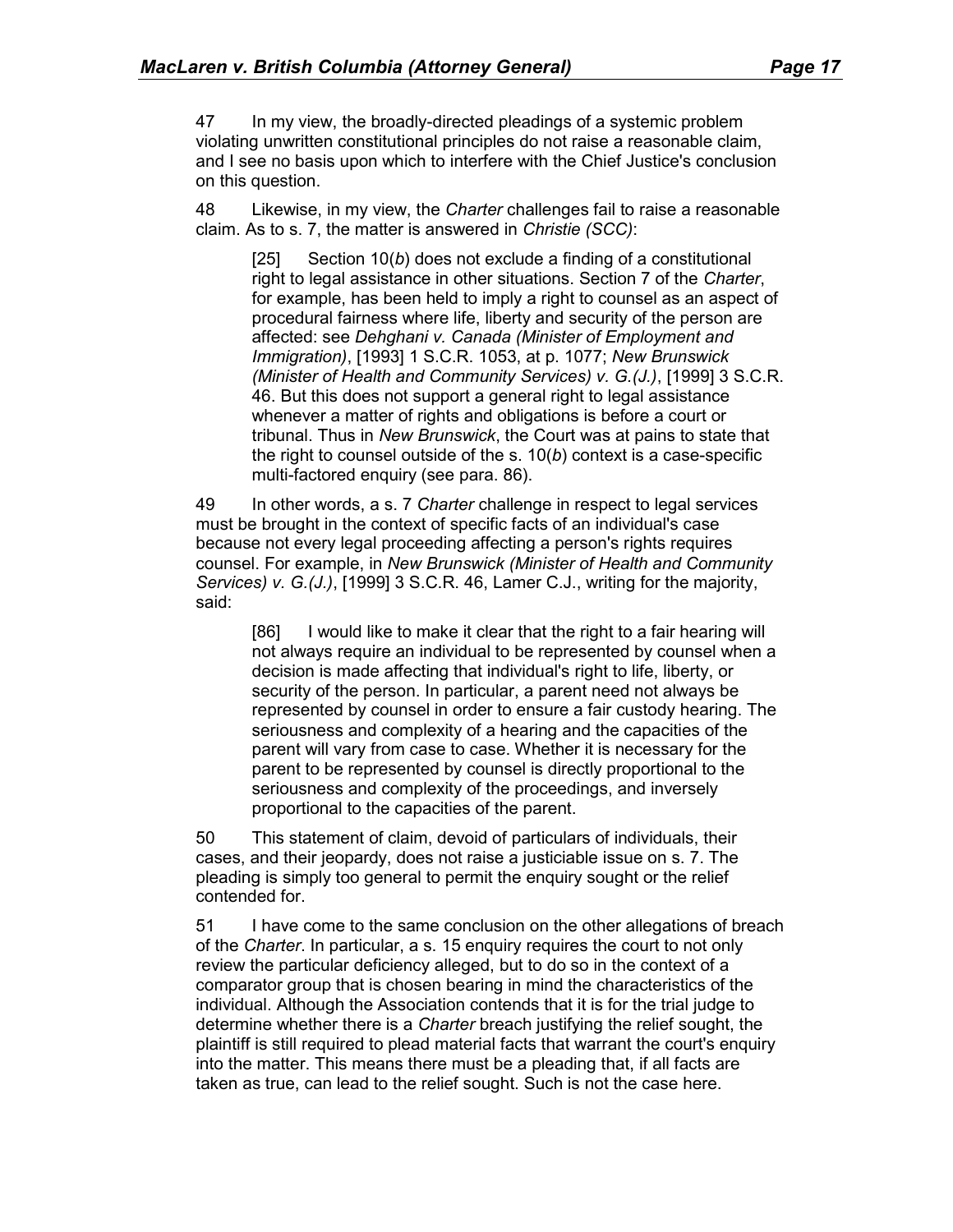[36] The CCD contends that, unlike the CBA in *Canadian Bar Association* who purported to sue on behalf of those it defined as "poor people" but did not attack the constitutionality of any statute or regulation, the CCD is more measured and specific in its claim. The CCD further asserts that while the impugned provisions of the *Three Acts* may reflect a choice between competing policy alternatives that does not render the constitutionality of that choice non-justiciable.

[37] While I do not disagree with the latter assertion, it does not address the fundamental difficulty with the CCD's role in this litigation: the lack of a particular factual context of an individual's case. This issue was fatal to the claim for standing in *Canadian Bar Association*, as discussed therein at paras. 49 and 51 by Saunders J.A., set out above.

[38] In this case, the CCD's amended notice of civil claim lacks the indispensable factual foundation that particularizes the claim and permits the enquiry and relief sought.

[39] Difficulties would also arise in addressing the plaintiff's asserted s. 15 claim. An inquiry under s. 15 "requires the court to not only review the particular deficiency alleged, but do so in the context of a comparator group that is chosen bearing in mind the characteristics of the individual": *BCCA Canadian Bar Association* at para. 51. To be granted public interest standing, the plaintiff is required to plead the material facts that, if true, can lead to the relief sought: *BCCA Canadian Bar Association* at para. 51. The CCD has failed to do so in this case.

[40] Although I am not persuaded that CCD has demonstrated that it meets the first *Borowski* factor, as my task is to weigh all three of the *Borowski* factors cumulatively, my conclusion with respect to the first *Borowski* factor is not the end of the matter.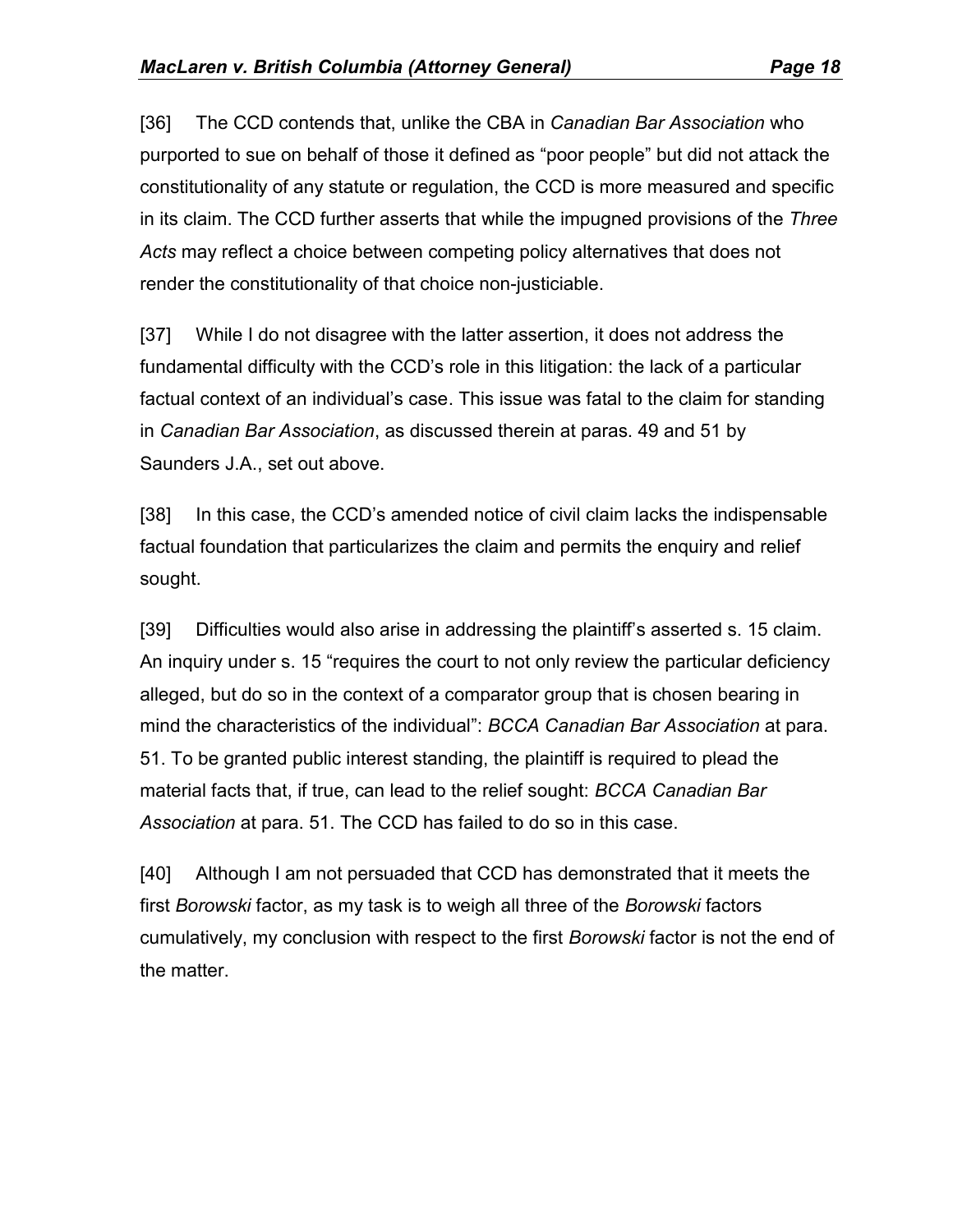### **2. Genuine Interest**

[41] As stated above, the "genuine interest" factor is intended to address whether the plaintiff has a real stake in the proceedings or is engaged with the issues it seeks to raise.

[42] The Supreme Court of Canada has recognized that there can be a collective aspect to a *Charter* right, and that individuals may sometimes require a legal entity in order to give effect to their constitutionally protected rights: see e.g. *Loyola High School v. Quebec (Attorney General)*, 2015 SCC 12, where the Supreme Court of Canada considered the application of the guarantee of freedom of religion under s. 2(a) of the *Charter.*

[43] I have mentioned some of the plaintiff's purposes in paragraph 13 above. Its interest in the promotion of human rights, equality and autonomy are interests that could be affected by the impugned legislative scheme and could permit the CCD to assert a genuine interest in the impugned legislative scheme.

[44] The CCD's history of involvement in cases shows it is more focussed on disability (particularly physical disability) and far less focussed on mental health. Of the cases in which it has been involved, only one concerned mental illness. It is perhaps ironic that Ms. Benard asserts on the one hand that those with mental health-related disability have been uniquely stigmatized, and on the other hand that people with mental health-related disabilities—as compared to people with other types of disabilities or "disability issues"—face the shared discrimination and marginalization that all people with disabilities face.

[45] The CCD points to a number of cases where the British Columbia Civil Liberties Association ("BCCLA") has been granted public interest standing despite advocacy involving broad principles such as human rights, equality, and civil liberties: see e.g. *British Columbia Civil Liberties Association v. Canada (Attorney General)*, 2007 FC 901; *British Columbia Civil Liberties Association v. Royal Canadian Mounted Police*, 2008 FC 49; *Amnesty International Canada v. Canada (Canadian Forces)*, 2008 FCA 401 [*Amnesty International*]; *Carter v. Canada*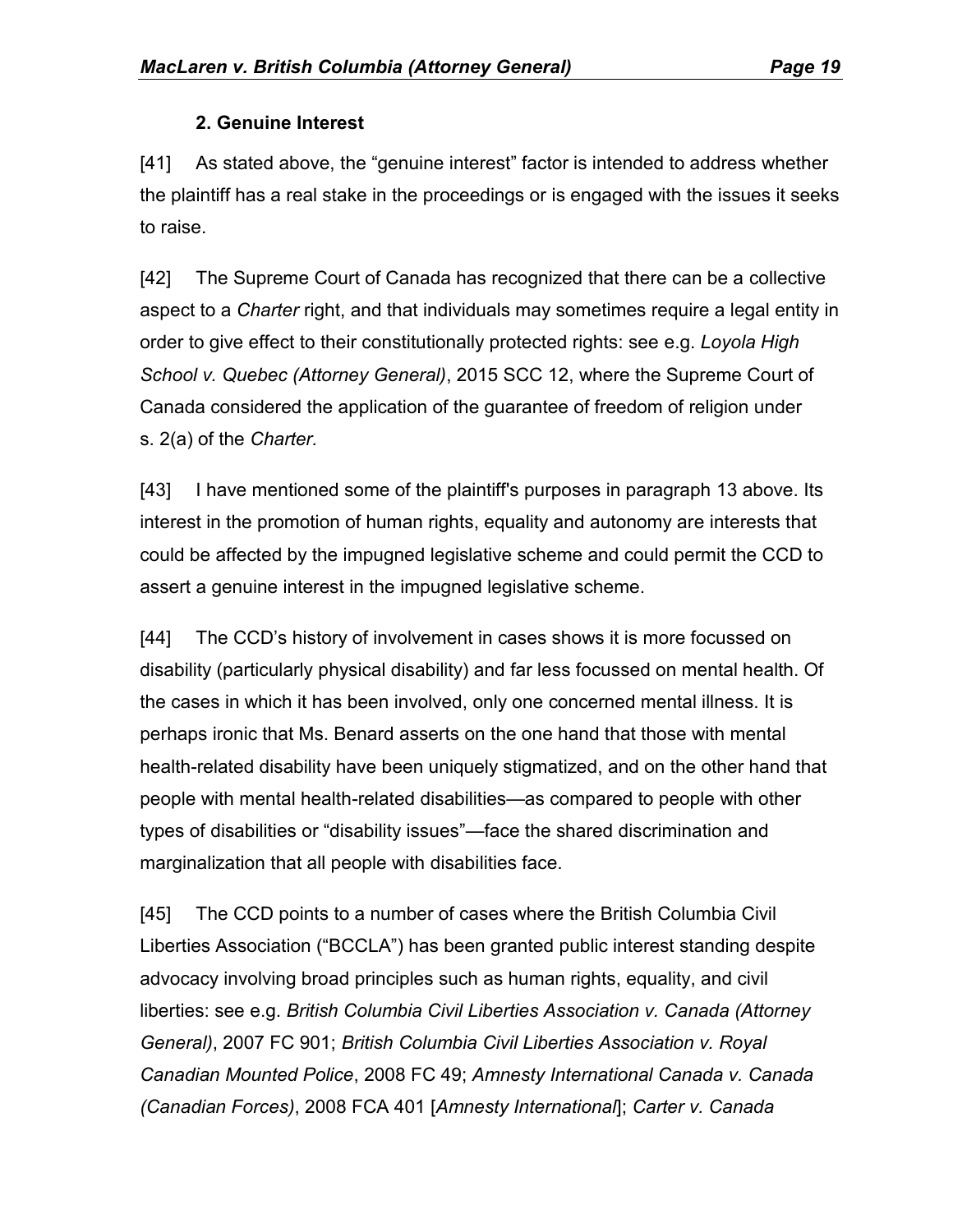*(Attorney General)*, 2012 BCSC 886 [*Carter* BCSC]; and *British Columbia Civil Liberties Association v. Canada (Attorney General)*, 2018 BCSC 62.

[46] I do not find these cases to be of assistance with respect to the CCD's claim for public interest standing. In the first of these cases, the BCCLA filed a complaint with the Commission for Public Complaints against Royal Canadian Mounted Police ("RCMP") as a result of the death of a man in the custody of the RCMP. Mr. Justice O'Keefe did not address standing in his reasons for judgment.

[47] In the second case, the BCCLA's application for Judicial Review was dismissed as premature, and the issue of standing was not discussed.

[48] In *Amnesty International*, there was no discussion of the standing of either of the two appellants, Amnesty International and the BCCLA, and the case was dismissed on the basis that the *Charter* did not apply.

[49] In the fourth case, *Carter* BCSC, both defendants conceded that the BCCLA had a genuine interest in the litigation. In her decision on standing, Madam Justice Smith emphasized the importance of BCCLA's role as a co-plaintiff, in support of plaintiffs with private standing at para. 98:

98 Finally, and most importantly, the BCCLA is involved as a co-plaintiff, in support of plaintiffs who have private standing. The issue is very different than it would be if the BCCLA were attempting to bring a separate action; in that case, the existence of an action by Ms. Carter, Mr. Johnson and Ms. Taylor might provide a strong argument that the BCCLA lacked standing to advance its own separate claim.

[50] Now that the personal plaintiffs have discontinued their participation in this case, that factor discussed by Smith J. does not pertain.

[51] In the last of these cases, the defendants accepted that the BCCLA and its co-plaintiff were entitled to public interest standing, but argued that the lack of an individual plaintiff had implications for the available remedies: at para. 6.

[52] In *British Columbia Civil Liberties Association v. University of Victoria*, 2015 BCSC 39, a case not relied upon by counsel, the BCCLA were granted public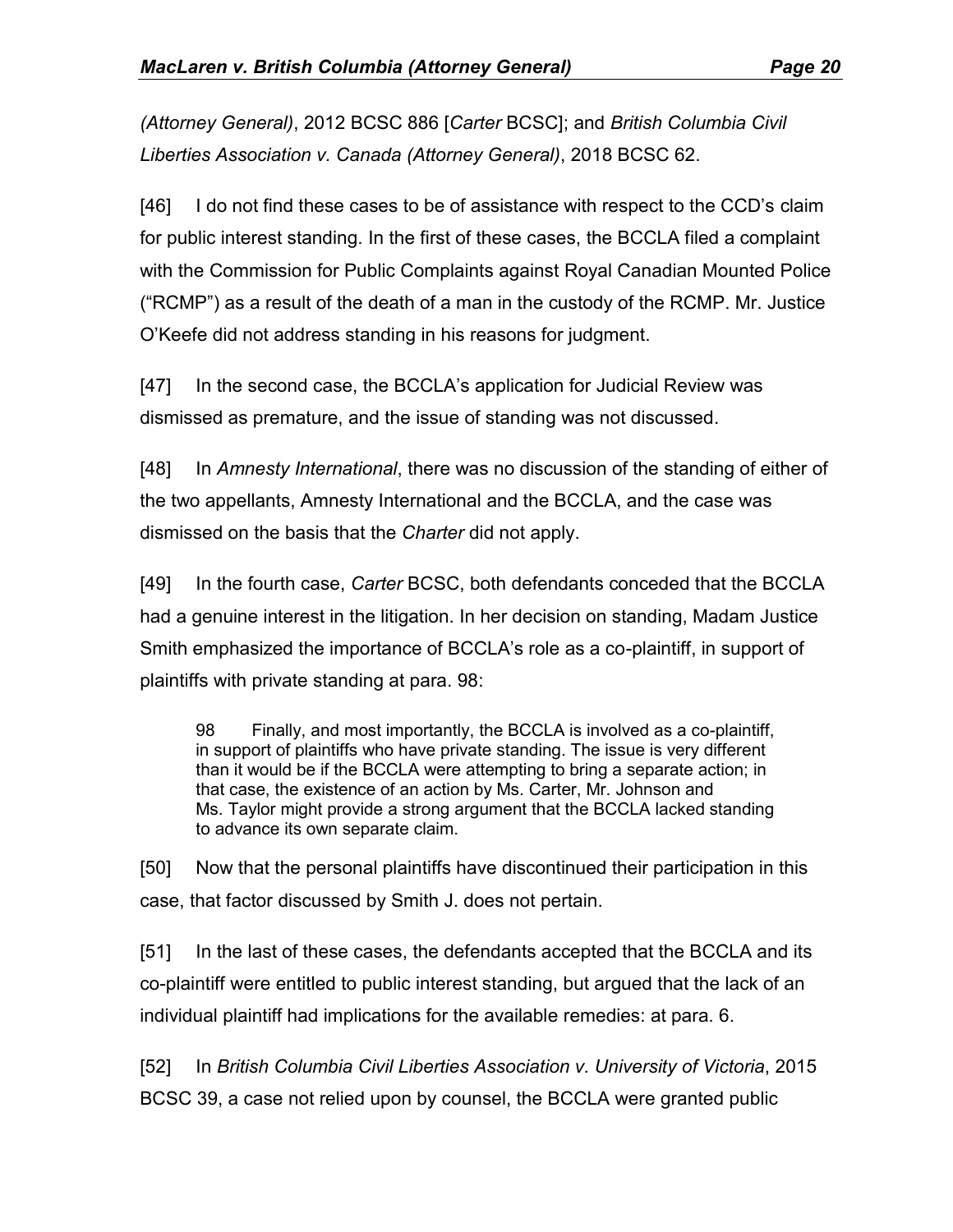interest standing to participate in litigation challenging the University's policy related to students booking outdoor space, and the regulation of use of common areas as contrary to ss. 2(b), 2(c) and 2(d) of the *Charter*. The BCCLA was not granted standing on its own, but was granted on the basis that it had a genuine contribution to make in the proceedings and that they would be able to assist Mr. Côté, who was found to have private interest standing, to ensure that the perspectives presented to

the court were complete.

[53] While I am satisfied that the CCD is no mere busybody and that it has some genuine interest in the issues that it wishes to raise in these proceedings, I find that interest only weakly meets the second criterion for public interest standing.

# **3. Reasonable and Effective Means to Bring the Challenge to Court**

[54] The CCD bears the burden of establishing standing to advance the *Charter* issues it seeks to pursue in these proceedings: *Christian Labour Association of Canada and General Workers Union v. B.C. Transportation Financing Authority*, 2000 BCSC 727.

[55] If public interest standing for the CCD is denied, does there exist another reasonable and effective way to bring the issue before the court? To paraphrase the direction of Cromwell J. at para. 44 in *Downtown Eastside*: it is too narrow a view to require that there be no other reasonable and effective manner in which an issue may be brought before the Court. But again, that is but one of the three factors which must be assessed and weighed in the exercise of judicial discretion. This factor should be seen as requiring consideration of whether the proposed suit is, in all of the circumstances and in light of other considerations, a reasonable and effective means to bring the challenge to court.

[56] In *Downtown Eastside*, Cromwell J. cautioned at para. 73 that:

I turn now to other considerations that should be taken into account in considering the reasonable and effective means factor. This case constitutes public interest litigation: the respondents have raised issues of public importance that transcend their immediate interests. Their challenge is comprehensive, relating as it does to nearly the entire legislative scheme. It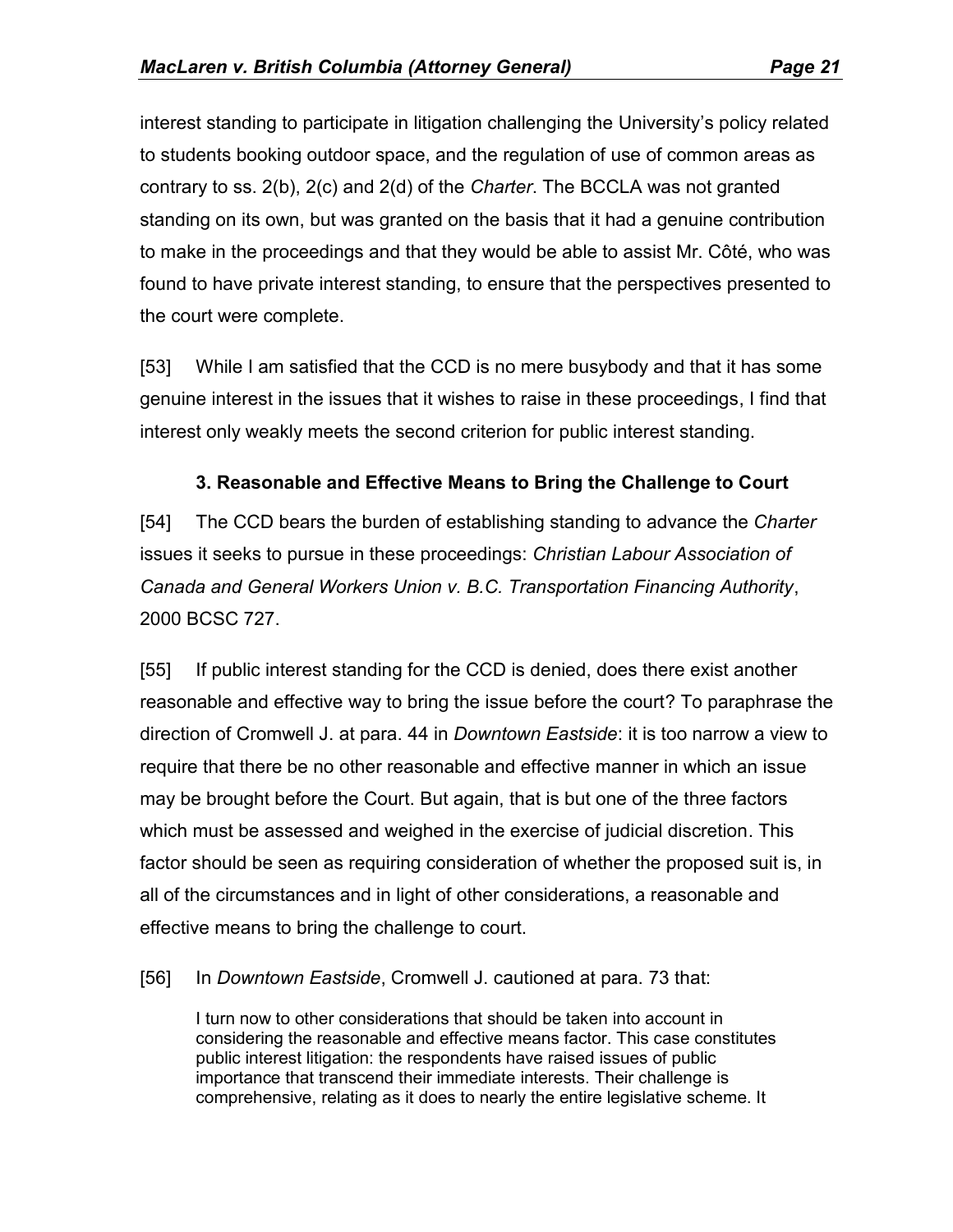provides an opportunity to assess through the constitutional lens the overall effect of this scheme on those most directly affected by it. A challenge of this nature may prevent a multiplicity of individual challenges in the context of criminal prosecutions. There is no risk of the rights of others with a more personal or direct stake in the issue being adversely affected by a diffuse or badly advanced claim. It is obvious that the claim is being pursued with thoroughness and skill. There is no suggestion that others who are more directly or personally affected have deliberately chosen not to challenge these provisions. The presence of the individual respondent, as well as the Society, will ensure that there is both an individual and collective dimension to the litigation.

[Emphasis added.]

[57] The Attorney argues that there is an insufficient factual and adversarial context for the resolution of the *Charter* claim in this case, that there is no evidence that it would be unduly difficult for an individual with direct experience to bring a claim, and that the potential prejudice to others militates against awarding the CCD public interest standing as there is no assurance that it acts in a representative capacity.

[58] The CCD responds to the contention that it cannot establish a sufficient factual matrix upon which to advance the claim it wishes to advance by reliance on paras. 56 and 58 of Ms. Benard's affidavit, which asserts that at the trial of this action, it will call individual, but presently unidentified individuals who have directly experienced the impacts of the impugned legislative provisions as well as expert witnesses.

[59] The CCD argues that the case will involve a "robust factual record" and that, given the significant barriers to individual patients litigating this issue, granting it public interest standing would be a reasonable and effective means of bringing this challenge to court.

[60] Ms. Benard averred that much of the evidence that the CCD intends to lead at trial includes evidence regarding the nature of mental health-related disabilities; the stereotypes and barriers faced by people with mental disabilities; the lived experiences of people who are receiving or have received forced psychiatric treatment; and the impacts of the impugned provisions on people with mental health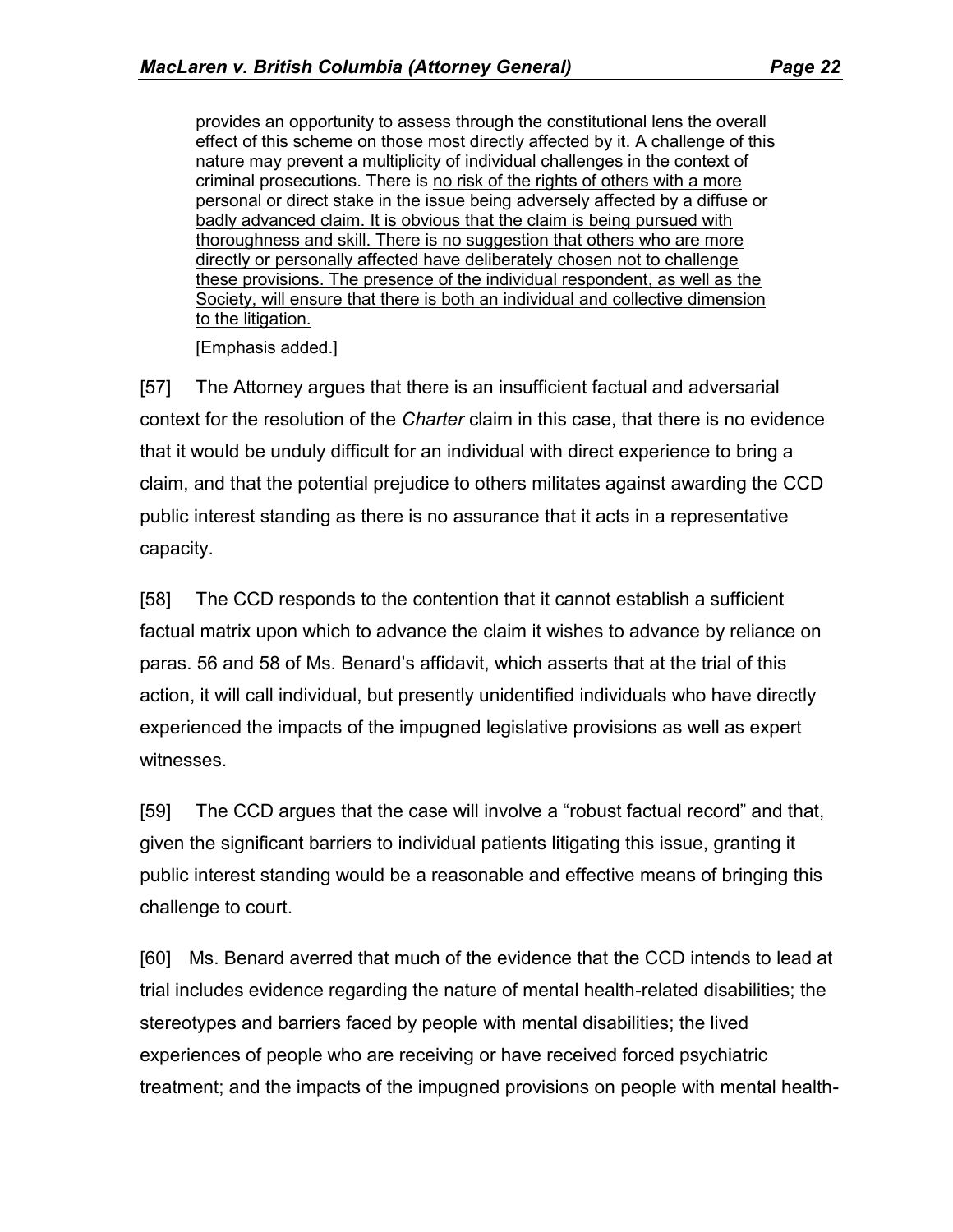related disabilities. The CCD asserts that any deficiency in its pleadings because of lack of specificity can be cured by the Attorney's use of the *Supreme Court Civil Rules*. In my view this position misconstrues the onus that the CCD faces on the application before me.

[61] In my view this does not address the underlying purposes of limiting standing, applied in a flexible and generous manner, that I must address in cumulatively weighing the three *Borowski* factors in the manner directed by Cromwell J.

[62] As the Attorney seeks the summary dismissal of the CCD's claim, the CCD is obliged to meet the criticisms raised by the Attorney. It is not open to the CCD to attempt to shift the onus onto the Attorney where he has clearly raised the adequacy of CCD's pleadings as a basis for the relief he seeks.

[63] While I appreciate that in *Thompson v. Attorney General of Ontario,* 2011 ONSC 2023 [*Thompson*], Mr. Justice Brown permitted the Empowerment Council to continue a constitutional challenge to required psychiatric treatment legislation after Ms. Thompson was no longer able to participate in the case, Brown J. observed that the adjudicative facts necessary for consideration by the Court were available. In that case Ms. Thompson's evidence had been taken. In allowing the challenge to continue, Brown J. appears to have concluded that there was no other reasonable and effective manner by which the issues may be brought before a court.

[64] While I question whether evidence previously given but potentially inadmissible could be a basis upon which to approve a non-individual's public interest standing, there is no such evidence pleaded in this case.

[65] The approach adopted by Brown J. in *Thompson* is similar to that approved of in *Trial Lawyers Association of British Columbia v. British Columbia (Attorney General)*, 2014 SCC 59 [*Trial Lawyers*]. In that case, a chambers judge in this Court struck down the provincial hearing fees charged to litigants who appeared in the court: *Vilardell v. Dunham*, 2012 BCSC 748. While the litigants were selfrepresented in this Court, the B.C. Branch of the CBA and the Trial Lawyers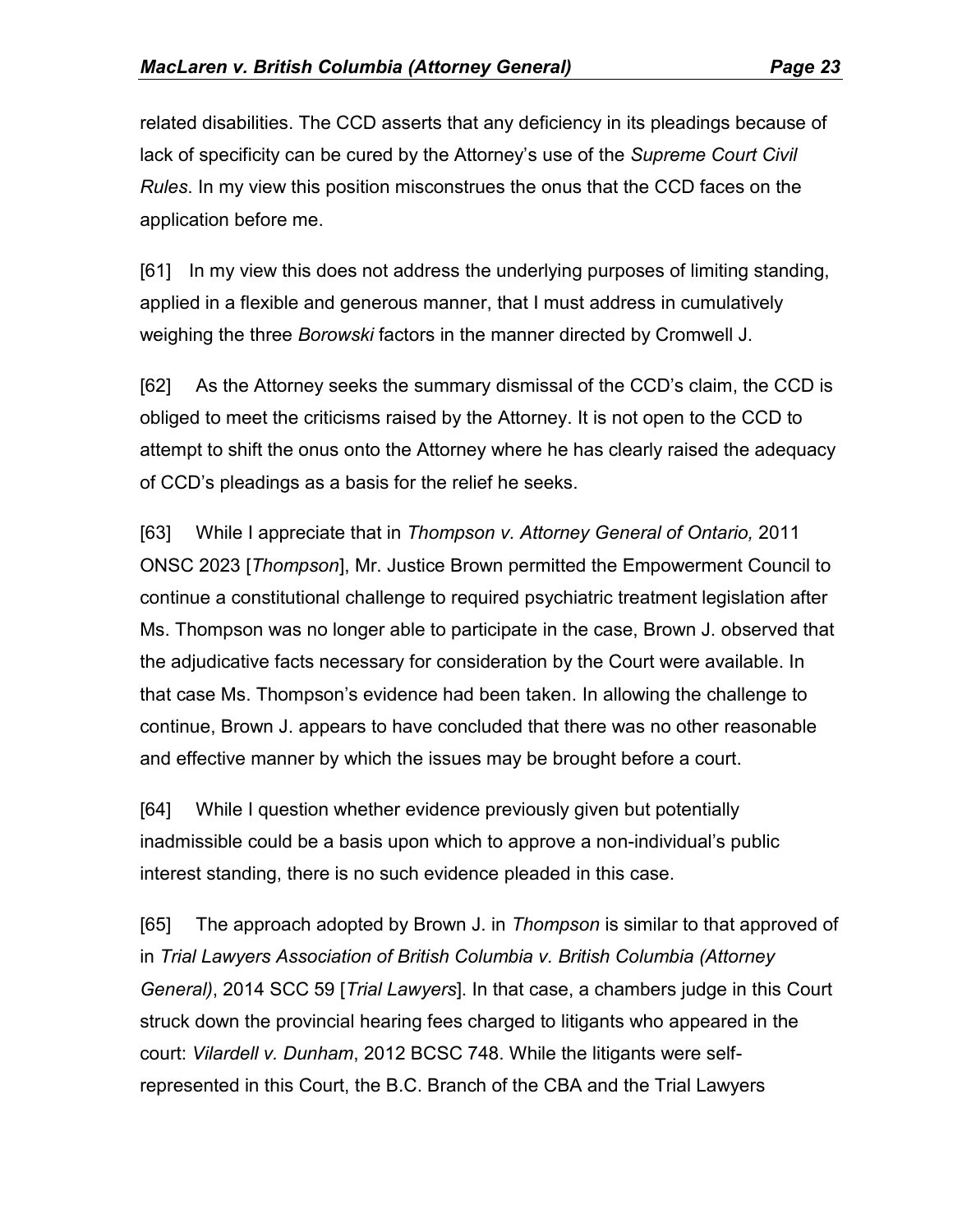Association of British Columbia ("Trial Lawyers") intervened at the Court of Appeal and challenged the hearing fee scheme as unconstitutional: *Vilardell v. Dunham*, 2013 BCCA 65. The Court of Appeal agreed that the scheme could not stand as is, but held that if the exemption provision were expanded by reading in the words "or in need", it would pass constitutional muster but, nonetheless, exempted the claimant from paying a hearing fee.

[66] Understandably, as she had been relieved of the payment of the hearing fees, Ms. Vilardell did not seek leave to appeal to the Supreme Court of Canada. Both the CBA and Trial Lawyers were granted leave to be added as parties in the Supreme Court of Canada and to appeal the decision: *Trial Lawyers Association of British Columbia v. British Columbia (Attorney General),* [2013] S.C.C.A. No. 137. Ultimately, however, the appeal in the Supreme Court of Canada was carried by the Trial Lawyers.

[67] I am not prepared to follow the result in either *Thompson* or *Trial Lawyers*. In both of those cases, the necessary factual matrix for the consideration of the constitutional challenges had been established by personal litigants who were unavailable for the hearing of the challenges. That is not the case here.

[68] In *Lamb v. Canada (Attorney General)*, 2018 BCCA 266 at para. 89, Mr. Justice Willcock referred with approval to the comments of Mr. Justice Slatter in *Allen v. Alberta*, 2015 ABCA 277 at paras. 22–23:

[22] The courts have always been reluctant to decide constitutional questions in a factual vacuum: *Reference re Same-Sex Marriage*, [2004 SCC](http://www.lexisnexis.com/ca/legal/search/runRemoteLink.do?A=0.6209298351843293&bct=A&service=citation&risb=21_T27845791877&langcountry=CA&linkInfo=F%23CA%23SCC%23sel1%252004%25year%252004%25decisiondate%252004%25onum%2579%25)  [79](http://www.lexisnexis.com/ca/legal/search/runRemoteLink.do?A=0.6209298351843293&bct=A&service=citation&risb=21_T27845791877&langcountry=CA&linkInfo=F%23CA%23SCC%23sel1%252004%25year%252004%25decisiondate%252004%25onum%2579%25) at para. 51, [2004] 3 S.C.R. 698; *Kitkatla Band v British Columbia (Minister of Small Business, Tourism and Culture)*, 2002 SCC 31 at para. 46, [2002] 2 SCR 146. *Chaoulli v. Quebec (Attorney General)*, 2005 SCC 35, for example, was only decided after a full trial, at which numerous expert witnesses testified. That is as it must be.

[23] The presumption is that constitutional cases will be decided on a full evidentiary record, including, where appropriate, the evidence of expert witnesses: *Canada (A.G.) v Bedford*, 2013 SCC 72 at paras. 53-4, [2013] 3 SCR 1101. The expectation is that the parties will prove the facts on which the constitutional challenge lies, and that resort to judicial notice will be kept on a "short leash", the more so the closer one comes to the ultimate issue: *R. v Spence*, 2005 SCC 71 at paras. 58, 64, [2005 3 SCR 458. As a general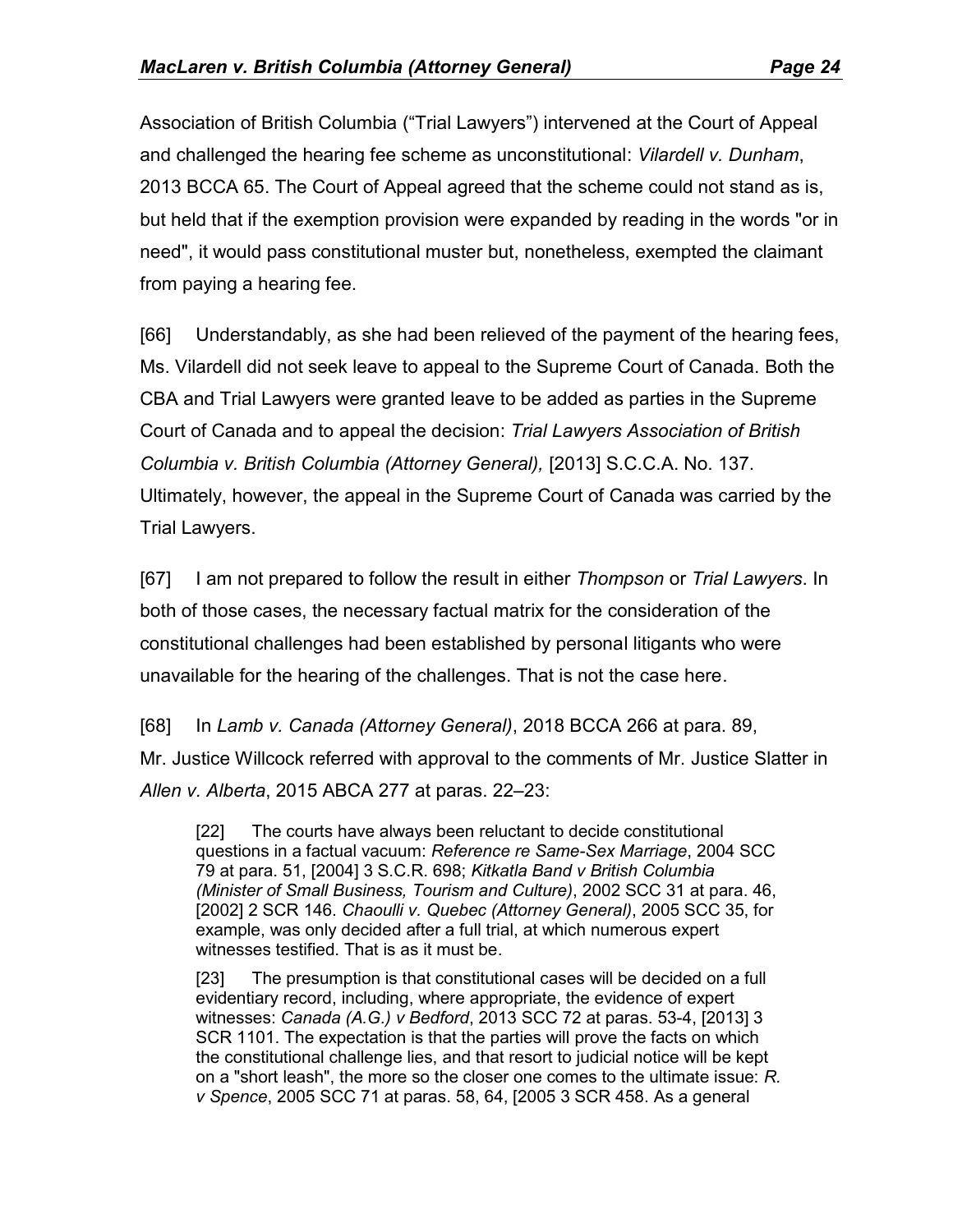rule, evidence from unrelated cases cannot be transported into the record: *R. v Daley*, 2007 SCC 53 at para. 86, [2007] 3 SCR 523.

[69] In this case, the CCD has not satisfied me that there will be a sufficiently concrete and well-developed factual setting upon which the constitutional question it has raised can be decided. There is an insufficient factual matrix to consider the CCD's claim in this case.

[70] The CCD emphasizes that it has the expertise and resources to bring the litigation and that it need only to be one reasonable means not the only reasonable means of litigating the issue.

[71] I accept that as the CCD has instructed counsel from a national law firm who are prepared to represent it on a pro bono basis, and as it has a sizeable membership, there is sufficient evidence to demonstrate that it has the resources necessary to advance the claim it asserts.

[72] While the CCD's case might be seen as providing access to justice for disadvantaged persons in our society whose legal rights are affected, I am not persuaded that it can fairly represent the interests of all of those who may be affected by the impugned provisions.

[73] However, I question whether, on the basis of CCD's sole experience in conducting one constitutional case, I can conclude that it has an obvious ability to do so, when its involvement in the other 34 cases in which it participated was as an intervenor.

[74] I am not persuaded that the CCD's advocacy efforts over the past 40 years necessarily commend it as an advocate for those with mental health-related disabilities. In part, the strength of its argument seems to rest on the extent to which mental illness should be considered a disability. Given its argument that mental illness is just one subset of disability but one which is particularly disadvantaged, it seems noteworthy that it has engaged in so little advocacy for mental illness.

[75] In *Downtown Eastside,* Cromwell J. stated at para. 67 that: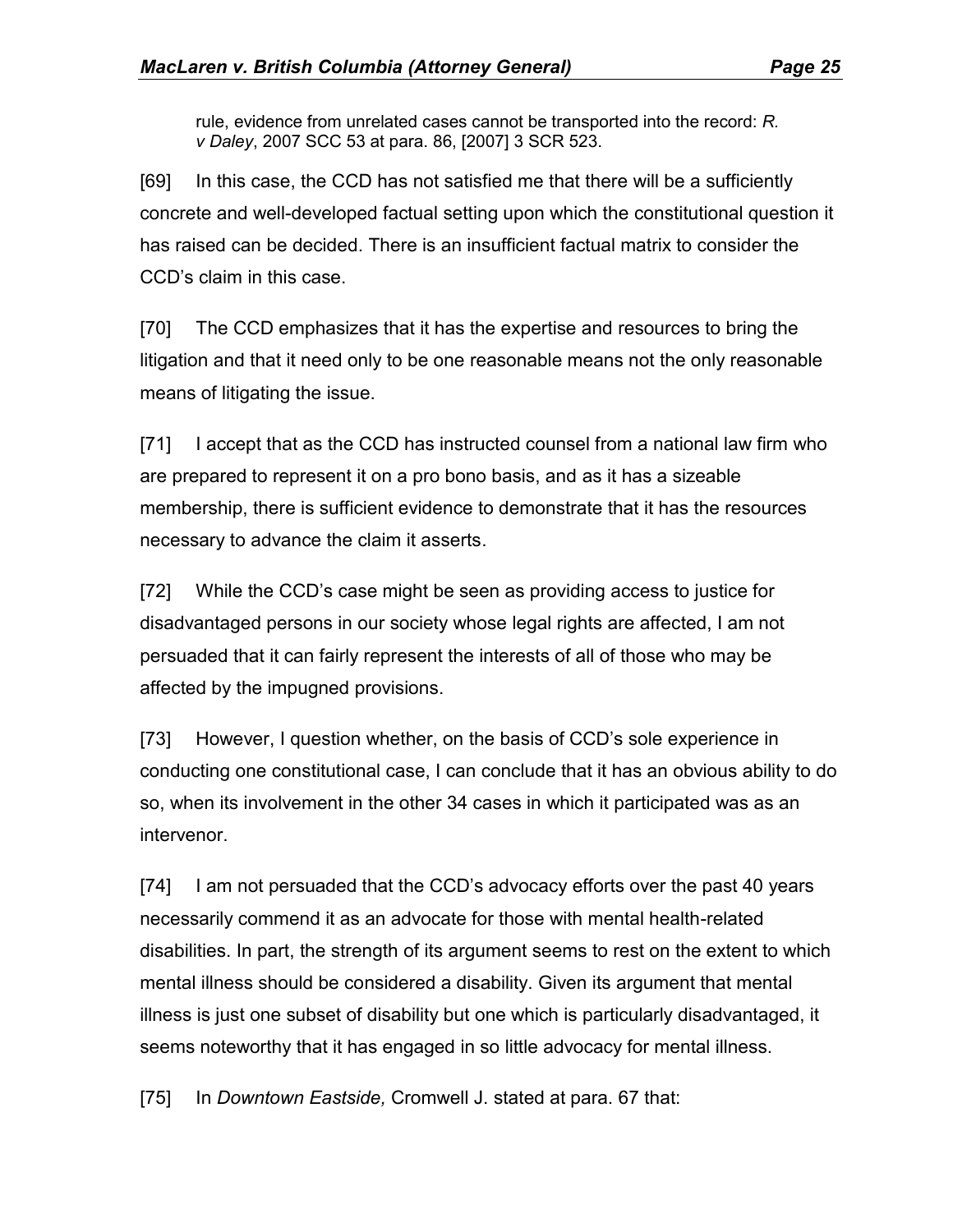[T]he existence of potential plaintiffs, while of course relevant, should be considered in light of practical realities. As I will explain, the practical realities of this case are such that it is very unlikely that persons charged under these provisions would bring a claim similar to the respondents'. Finally, the fact that some challenges have been advanced by accused persons in numerous prostitution-related criminal trials is not very telling either.

[76] I accept the Attorney's submission that if the CCD is granted public interest standing, it will act as the effective proxy for those more directly impacted by its challenge. I am not satisfied on the evidence before me, however, that there is unanimity or even general agreement amongst those so affected as to whether they support the CCD's position, let alone "all residents of British Columbia" to whom it referred in para. 23 of its amended notice of civil claim.

[77] The CCD contends that it is unrealistic to expect a party directly affected by the impugned provisions to maintain a challenge of the nature they propose due to the barriers those with mental challenges face in accessing the legal system.

[78] Ms. Benard stated in her affidavit that:

55. Despite CCD's careful consideration, it became apparent by the second year of litigation that D.C. and Ms. MacLaren were no longer willing or in a position to consistently fulfil the roles and responsibilities of plaintiffs in this litigation. As a result, they discontinued their claims and the litigation continued with CCD as the sole plaintiff. In my view, the course of this litigation illustrates that it is not reasonable or practical to expect a constitutional challenge to the Impugned Provisions to be prosecuted by affected individuals.

[79] Ms. Benard did not explain in any specific terms why D.C. and Ms. MacLaren were no longer willing or in a position to consistently fulfil the roles and responsibilities of plaintiffs in this litigation.

[80] Ms. Benard also deposed that:

51. While it might theoretically be possible for individual plaintiffs who have mental disabilities and who have experienced the impacts of the Impugned Provisions to bring and see through a complex constitutional challenge such as this litigation, I believe it is not realistic to expect them to do so. In the unlikely event that they managed to do so, I believe it would entail a much less efficient and effective use of judicial resources than this litigation. CCD's experience in this case supports this.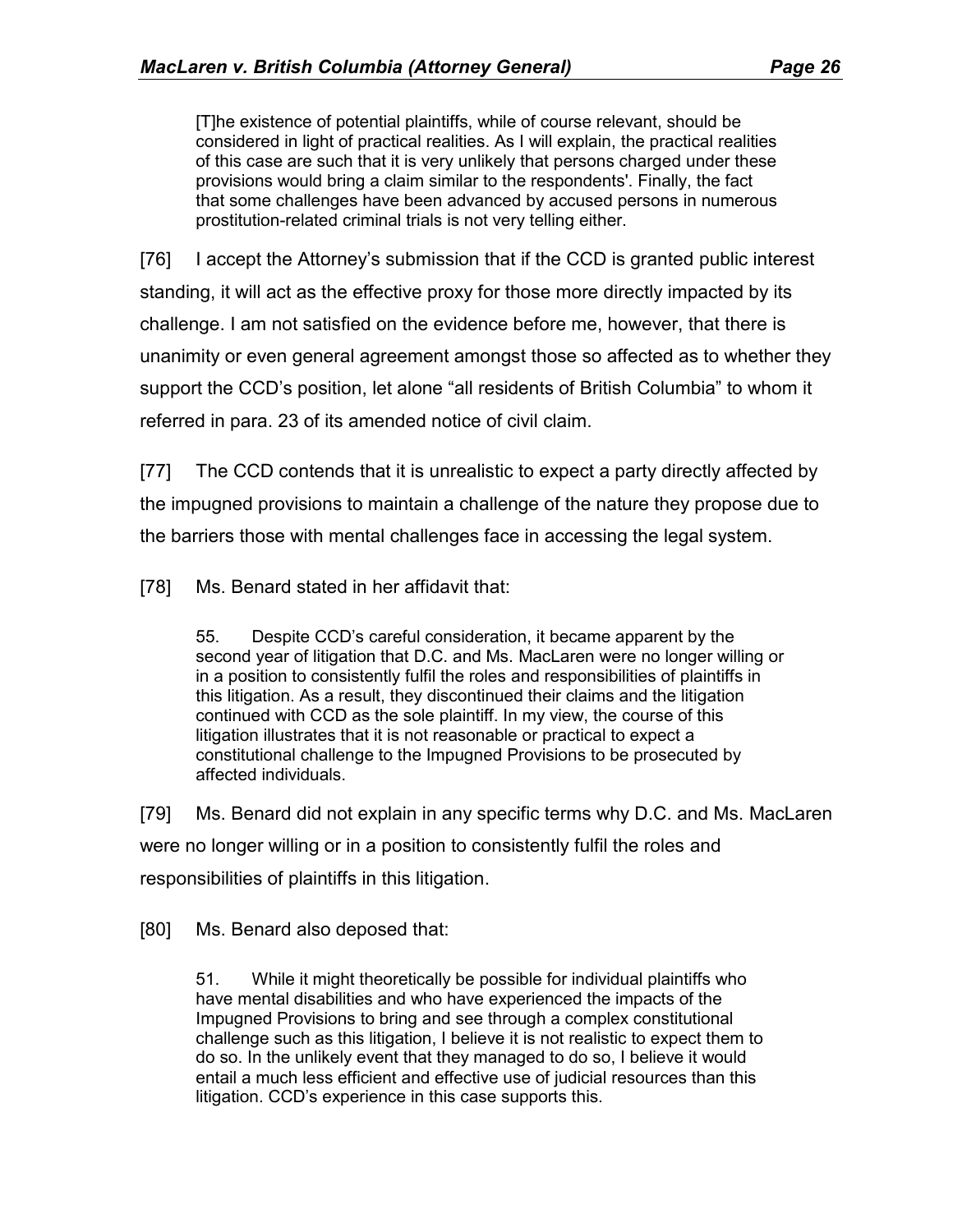[81] Ms. Benard did not explain why she thought that it is not realistic to expect individual plaintiffs who have mental disabilities and who have experienced the impacts of the impugned provisions to bring and see through a complex constitutional challenge such as this litigation. She did state that:

52. *Charter* litigation is complex, often protracted, and stressful and can attract significant public attention and controversy. It can be challenging for any individual to manage the pressures and strain that accompany this type of litigation while remaining available and able to provide instructions to counsel as required. These demands are even more challenging for individuals with mental disabilities, since they may experience mental conditions that can improve and deteriorate over time; cycles of periods of wellness and stability followed by periods of deteriorating mental health; intermittent periods of in-patient treatment; side-effects of psychiatric treatment; lack of control over their personal and financial affairs; poverty; concerns about potential negative reactions of health care providers or personal support networks; and fear of public exposure and the stigma associated with mental disabilities and specifically with mental health-related disabilities.

53. Despite the anticipated challenges, CCD originally attempted to bring this claim in conjunction with individual co-plaintiffs with mental disabilities who had directly experienced the effects of the Impugned Provisions, namely, D.C. and Louise MacLaren.

54. Part of CCD's consideration in commencing the litigation with these individual co-plaintiffs was their perceived ability to meet the requirements and responsibilities of a plaintiff throughout complex, multi-year *Charter*  litigation. This included consideration of each potential co-plaintiff's ability and willingness to manage the pressures and stress of this type of litigation without significant negative impacts on his or her health, social supports, privacy, ability to access services, and life. This also included consideration of each potential co-plaintiff's likelihood of remaining available and able to provide instructions to counsel as required.

[82] I do not accept that such general statements can apply to the numbers of patients otherwise referred to in Ms. Benard's affidavit. This assertion is unsupported by any evidentiary foundation and the Attorney offers examples that suggest that the CCD's contention is, in fact, unfounded.

[83] For example, in *McCorkell v. Riverview Hospital (Director*), [1993] B.C.J.

No. 1518 (S.C.), the plaintiff was involuntarily detained and admitted to Riverview Hospital on the certification of two doctors who said he displayed dangerously aggressive behaviour in the manic phase of his bipolar mood disorder. He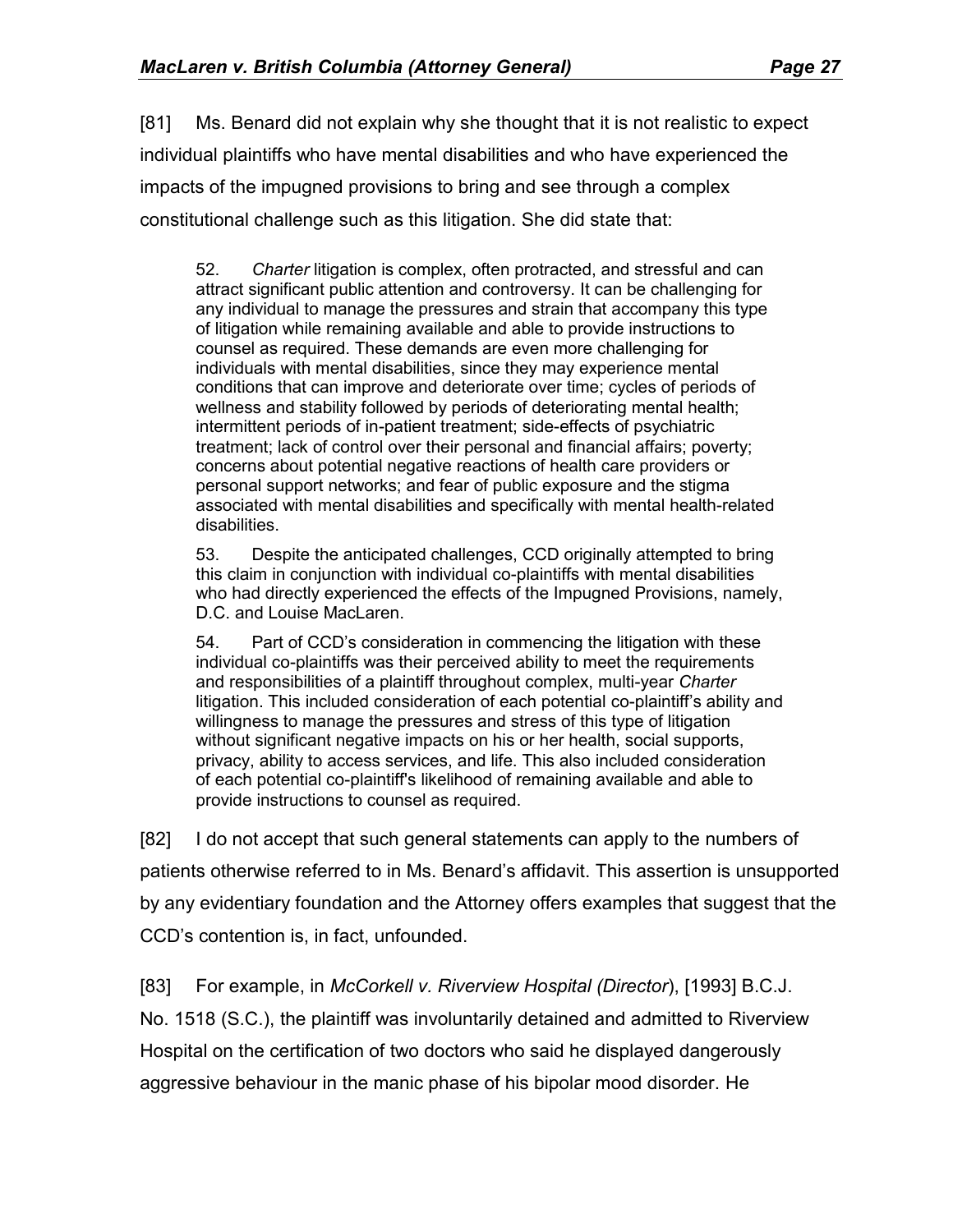challenged the constitutional validity of the provisions of the *Mental Health Act*, dealing with the involuntary committal and detention of mentally ill persons. His experiences as a patient were put forward as a test case where he was a named plaintiff by the Community Legal Assistance Society (CLAS) in an effort to narrow the criteria for involuntary committal.

[84] In *Fleming v. Reid* (1991), 4 O.R. (3d) 74 (C.A.), two involuntary patients were diagnosed as schizophrenic. They each had a long history of mental challenges and were confined at the Oak Ridge Division of the Penetanguishene Medical Health Centre under the authority of Lieutenant Governor's Warrants, having been found not guilty by reason of insanity of criminal offences. They raised the issue of whether the state could administer neuroleptic drugs in non-emergency situations to involuntary incompetent psychiatric patients who have, while mentally competent, expressed the wish not to be treated with such drugs.

[85] In *Thwaites v. Health Sciences Centre Psychiatric Facility*, [1988] M.J. No. 107 (C.A.), the plaintiff had a lengthy history of admissions to psychiatric facilities. She was examined by a medical practitioner under the compulsory admission provisions of the Manitoba *Mental Health Act*, R.S.M. 1970, c. M110, and admitted to a psychiatric facility as a compulsory patient. She sought a writ of habeas corpus. She argued that the compulsory admission provisions of the *Mental Health Act*, and particularly s. 9 thereof, offended her rights guaranteed under ss. 7, 9, and 15 of the *Charter*. The Manitoba Court of Appeal held that the compulsory committal provisions of the legislation violated s. 9 of the *Charter* and were not salvaged under s. 1.

[86] In *T. (S.M.) v. Abouelnasr*, [2008] O.J. No. 1298 (Sup. Ct. J.), T. (S.M.) suffered brain damage in a motor vehicle accident which led to cognitive impairment and a psychotic disorder. In 2001, T. (S.M.) was charged with several criminal offences but was found unfit to stand trial and was detained at a mental health centre. In 2005, the Consent and Capacity Board found that T. (S.M.) was not capable with respect to treatment for anti-psychotic medication. At that time, T.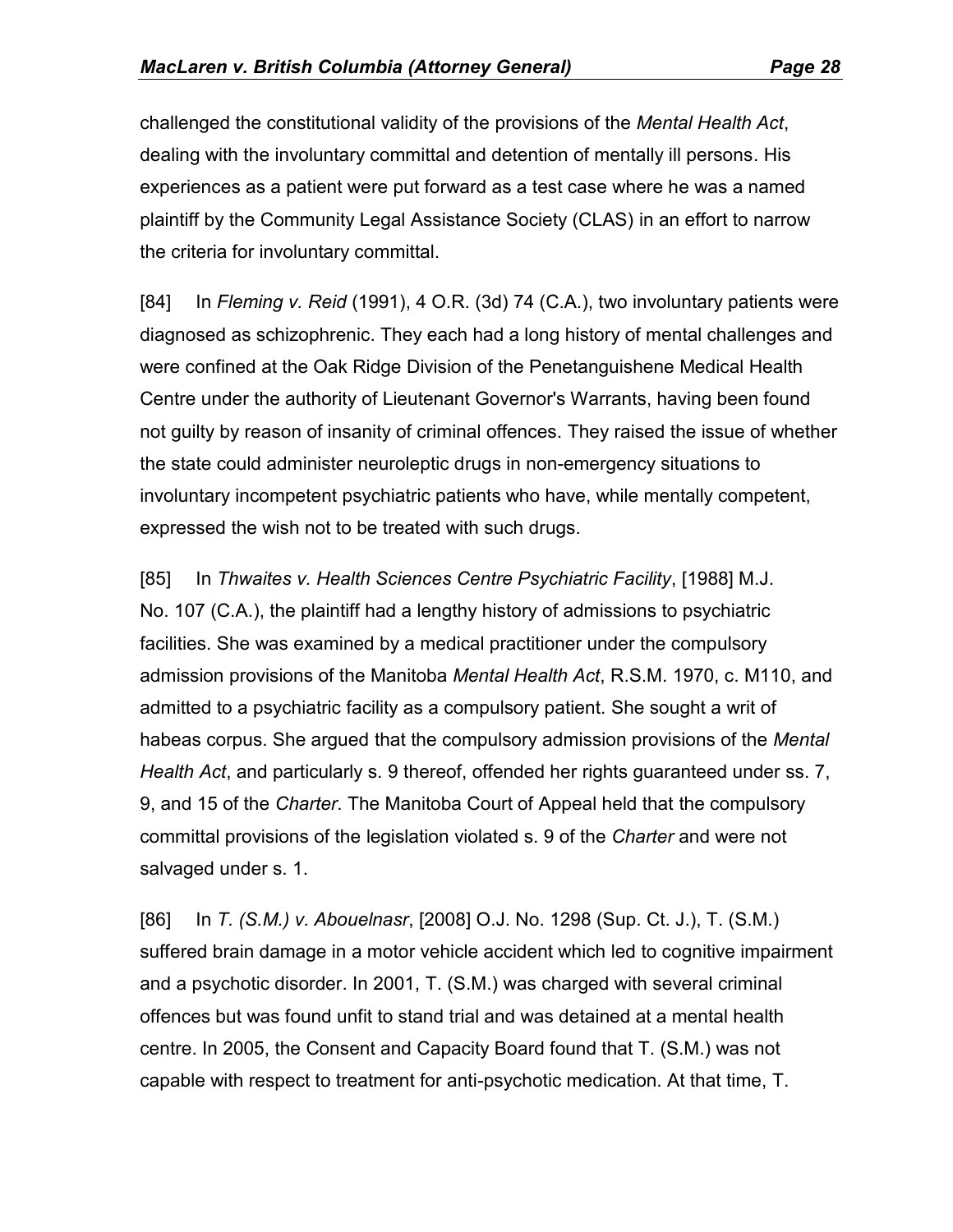(S.M.)'s sister was appointed his substitute decision-maker. Although he was eventually acquitted of all charges, T. (S.M.) remained a patient at the mental health centre. In 2007, T. (S.M.) applied to the Consent and Capacity Board for a review of the findings of incapacity. Madam Justice Lack heard T. (S.M.)'s appeal from the decision of the Consent and Capacity Board.

[87] T. (S.M.)'s counsel took the position that the legislative schemes allowing for forcible injection of anti-psychotic drugs infringed T. (S.M.)'s *Charter* rights. Lack J. concluded that the legislation authorizing forcible injection of anti-psychotic medications contained substantial safeguards which exceeded the minimal constitutional protections required by the principles of fundamental justice and did not infringe T. (S.M.)'s *Charter* rights.

[88] In *Franks v. Ruddiman*, 2004 BCSC 632, the plaintiff was injured in a motor vehicle accident and treated by Dr. Ruddiman for the injuries that he sustained in the accident. Mr. Franks sought damages arising from his apprehension and detention under the *Mental Health Act* after Dr. Ruddiman completed a medical certificate requiring Franks' detention for examination and treatment.

[89] Mr. Justice Brooks found that Dr. Ruddiman believed that Mr. Franks suffered from a mental disorder which required treatment, and that it was unlikely that Franks would submit to treatment voluntarily. Brooke J. held that Mr. Franks' detention was justified under the *Mental Health Act*, as it was reasonable for Dr. Ruddiman to believe that Mr. Franks posed a threat to himself and others.

[90] In *N.T. v. British Columbia*, 2017 BCSC 1742, the plaintiff claimed that two doctors were negligent in their diagnosis and treatment of him. He was first certified as an involuntary patient in 2000 and last renewed as such in 2012. He was discharged from involuntary patient status in 2013. His action was dismissed by Mr. Justice Meiklem on the basis that it was barred by the provisions of the *Limitation Act*, S.B.C. 2012, c. 13.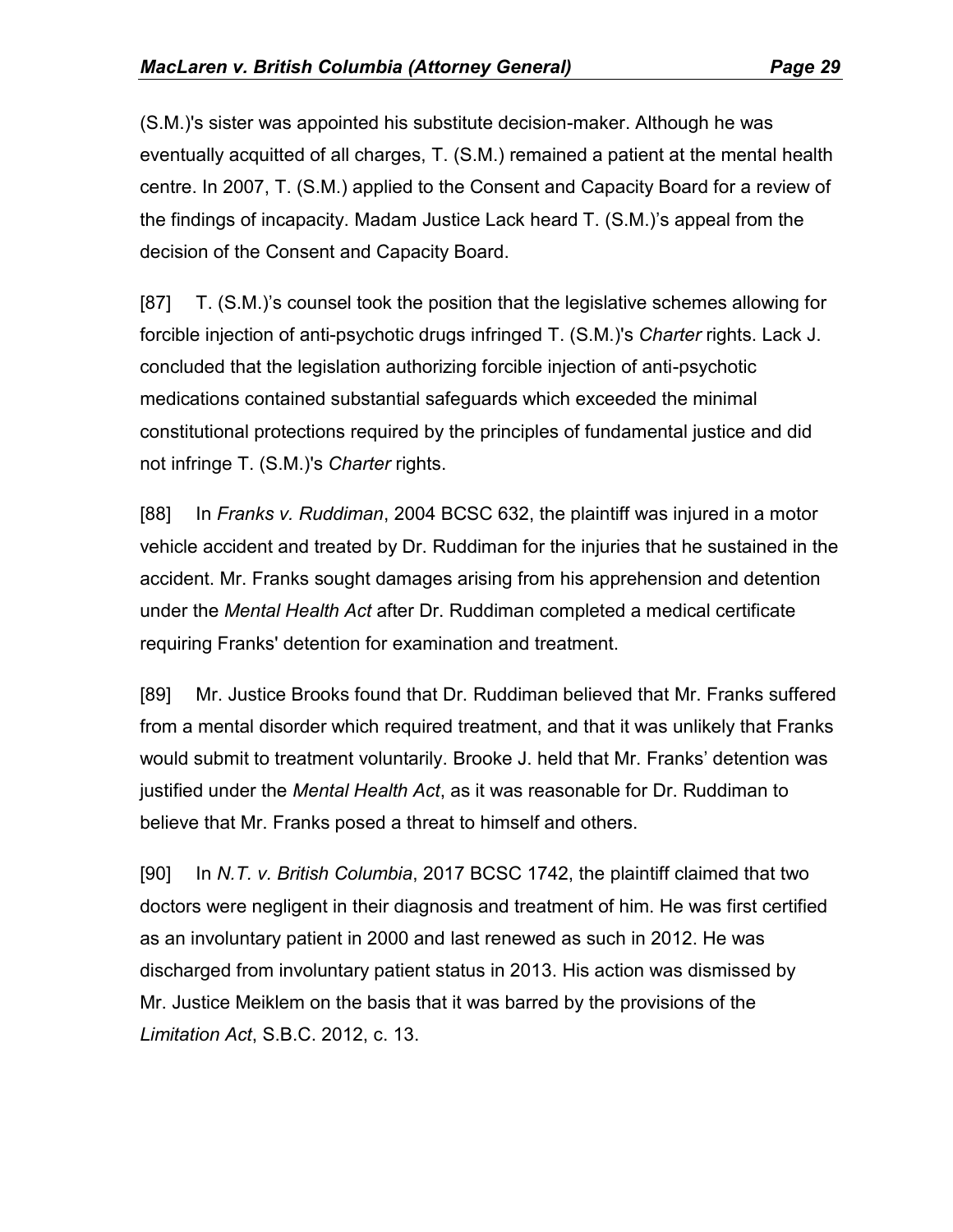[91] In *Mullins v. Levy*, 2005 BCSC 1217 [*Mullins*], the plaintiff—who had been involuntarily detained under the *Mental Health Act*—sought to challenge the constitutionality of the committal and treatment provisions of that statute despite contending that he was not mentally ill nor did he suffer from a mental disorder. The court held at para. 227 that Mr. Mullins did not have standing to bring a constitutional challenge on behalf of those who did in fact suffer from such conditions.

[92] Mr. Justice Holmes noted in *Mullins* that the British Columbia Schizophrenia Society—a support group for friends and family of people with schizophrenia intervened to support the constitutional validity of the *Mental Health Act* and the *Mental Health Regulation* as "providing vital community assistance to persons suffering from serous [*sic*] mental illness": at para. 20.

[93] As I have set out above, according to Ms. Benard, the CCD has 17 member organizations whose members, together, number in the several hundred thousands. How many of these suffer from mental health challenges is unclear, but she did aver that "mental health-related disability … is one of the most common types of disability".

[94] Moreover, the CCD has pleaded that in British Columbia there are approximately 20,000 involuntary admissions each year under the *Mental Health Act*  and that in all of those admissions the involuntary patient is vulnerable to forced psychiatric treatment.

[95] I do not accept that if funded and supported by the CCD, none of those patients would be unwilling or unable to participate in the constitutional challenge proposed by the CCD. A challenge by one or more of these patients would provide the individual evidential record necessary to decide the constitutional issues alleged.

[96] Therefore, while not alone dispositive of the Attorney's application, the CCD has not persuaded me in all the circumstances that exercising my discretion to grant public interest standing in this case would be a reasonable and effective means of bringing this issues that the CCD wishes to litigate before the court.